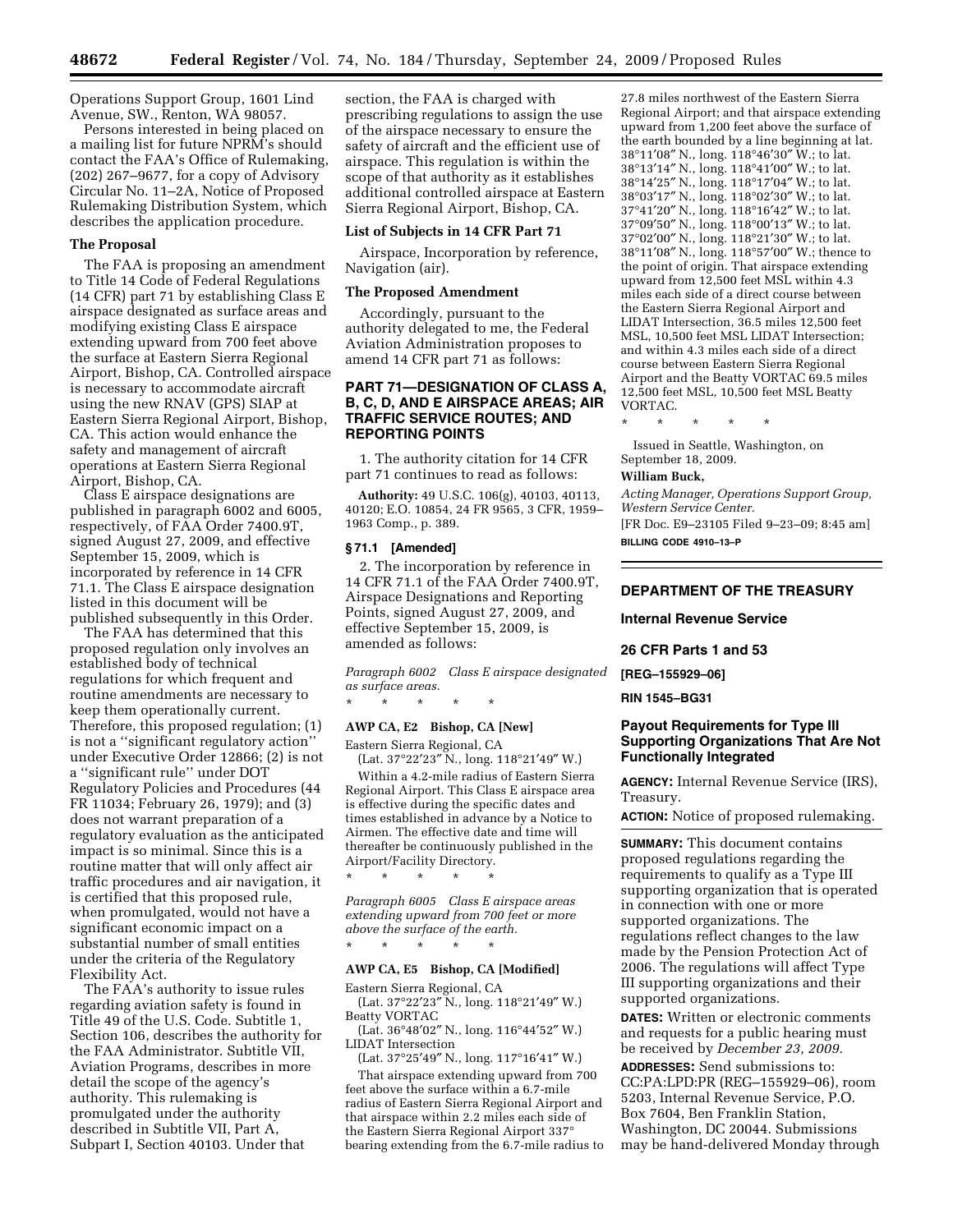Friday between the hours of 8 a.m. and 4 p.m. to CC:PA:LPD:PR (REG–155929– 06), Courier's Desk, Internal Revenue Service, 1111 Constitution Avenue, NW., Washington, DC, or sent electronically via the Federal eRulemaking Portal at *http:// www.regulations.gov/* (IRS REG– 155929–06).

### **FOR FURTHER INFORMATION CONTACT:**

Concerning the proposed regulations, Philip T. Hackney or Don R. Spellmann at (202) 622–6070; concerning submissions of comments and requests for a public hearing, Richard A. Hurst at (202) 622–7180 (not toll-free numbers) or

*Richard.A.Hurst@irscounsel.treas.gov.* 

## **SUPPLEMENTARY INFORMATION:**

### **Paperwork Reduction Act**

The collection of information contained in this notice of proposed rulemaking has been submitted to the Office of Management and Budget for review in accordance with the Paperwork Reduction Act of 1995 (44 U.S.C. 3507(d)). Comments on the collection of information should be sent to the Office of Management and Budget, Attn: Desk Officer for the Department of the Treasury, Office of Information and Regulatory Affairs, Washington, DC 20503, with copies to the Internal Revenue Service, Attn: IRS Reports Clearance Officer, SE:W:CAR:MP:T:T:SP, Washington, DC 20224. Comments on the collection of information should be received by *November 23, 2009.* Comments are specifically requested concerning:

Whether the proposed collection of information is necessary for the proper performance of the functions of the Internal Revenue Service, including whether the information will have practical utility;

The accuracy of the estimated burden associated with the proposed collection of information;

How the quality, utility, and clarity of the information to be collected may be enhanced;

How the burden of complying with the proposed collection of information may be minimized, including through forms of information technology; and

Estimates of capital or start-up costs and costs of operation, maintenance, and purchase of services to provide information.

The collection of information in this proposed regulation is in Prop. Reg. § 1.509(a)–4(i)(2). The collection of information flows from section 509(f)(1)(A), which requires a Type III supporting organization to provide to each of its supported organizations such information as the Secretary may require to ensure that the Type III supporting organization is responsive to the needs or demands of its supported organization(s). The likely recordkeepers are Type III supporting organizations.

*Estimated total annual reporting burden:* 8,400 hours.

*Estimated average annual burden hours per recordkeeper:* Two hours.

*Estimated number of recordkeepers:*  4,200.

*Estimated frequency of collection of such information:* Annual.

An agency may not conduct or sponsor, and a person is not required to respond to, a collection of information unless it displays a valid control number assigned by the Office of Management and Budget. Books or records relating to a collection of information must be retained as long as their contents may become material in the administration of any internal revenue law. Generally, tax returns and return information are confidential, as required by 26 U.S.C. 6103.

#### **Background**

An organization described in section 501(c)(3) of the Internal Revenue Code (Code) is classified as either a private foundation or a public charity. To be classified as a public charity, an organization must meet the requirements of section 509(a)(1), (2), (3), or (4). Organizations described in section 509(a)(3) are known as supporting organizations. Such organizations achieve their status by providing support to one or more organizations described in section 509(a)(1) or (2), which in this context are referred to as supported organizations.

To meet the requirements of section 509(a)(3), an organization must satisfy an organizational test, an operational test, a relationship test, and a disqualified person control test. The organizational and operational tests require that the supporting organization be organized and at all times thereafter operated exclusively for the benefit of, to perform the functions of, or to conduct the purposes of one or more supported organizations. The relationship test requires the supporting organization to establish one of three types of relationships with one or more supported organizations. Finally, the disqualified person control test requires that the supporting organization not be controlled directly or indirectly by certain disqualified persons. Although each of these tests is a necessary requirement for an organization to establish that it qualifies as a supporting

organization, this notice of proposed rulemaking (NPRM) focuses primarily on the relationship test.

# *Three Types of Supporting Organizations*

Treas. Reg. § 1.509(a)–4(f)(2) provides that a supporting organization must maintain one of three types of structural or operational relationships with its supported organization(s). A supporting organization that is operated, supervised or controlled by one or more supported organizations is commonly known as a Type I supporting organization. The relationship of a Type I supporting organization with its supported organization(s) is comparable to that of a corporate parent-subsidiary relationship. A supporting organization that is supervised or controlled in connection with one or more supported organizations is commonly known as a Type II supporting organization. The relationship of a Type II supporting organization with its supported organization(s) is comparable to a corporate brother-sister relationship. A supporting organization that is operated in connection with one or more supported organizations is commonly known as a Type III supporting organization. This NPRM focuses primarily on Type III supporting organizations.

*Qualification Requirements for Type III Supporting Organizations Prior to Enactment of the Pension Protection Act of 2006, Public Law 109–280 (120 Stat. 780 (2006)) (PPA)* 

Prior to the enactment of the PPA, the regulations under section 509(a)(3) generally provided that an organization is ''operated in connection with'' one or more supported organizations if it meets a ''responsiveness test'' and an ''integral part test.''

### *Responsiveness Test*

Treas. Reg. § 1.509(a)–4(i)(2)(i) provides that an organization meets the responsiveness test if the organization is responsive to the needs or demands of its supported organizations. Treas. Reg. § 1.509(a)–4(i)(2)(ii) provides three ways that a supporting organization may demonstrate responsiveness to a supported organization: (1) The supported organization appoints or elects one or more of the officers, directors, or trustees of the supporting organization; (2) one or more members of the governing body of the supported organization serve as officers, directors, or trustees of, or hold other important offices in, the supporting organization; or (3) the officers, directors, or trustees of the supporting organization maintain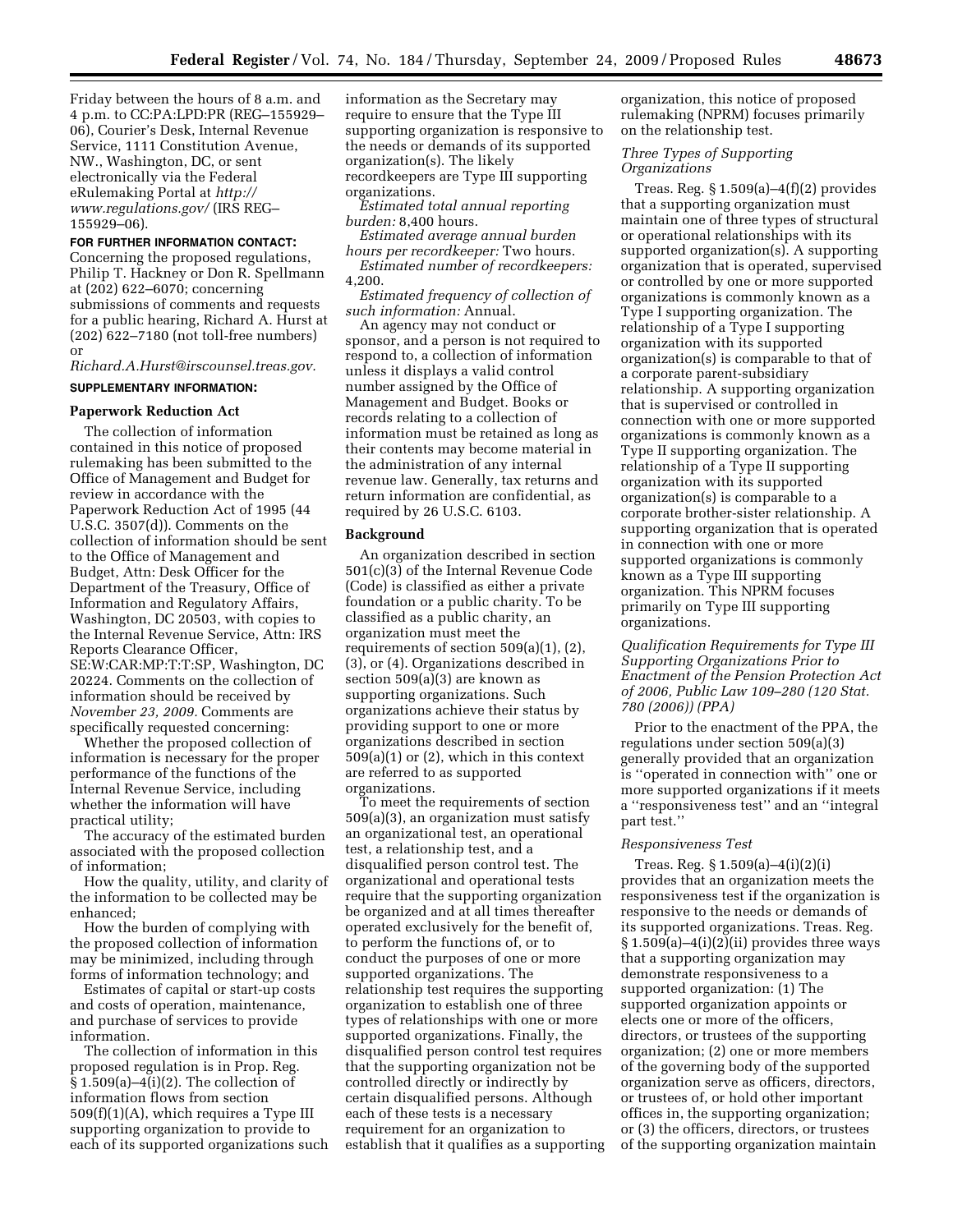a close continuous working relationship with the officers, directors, or trustees of the supported organization. In all three cases, the relationship must result in the supported organization having a significant voice in the investment policies of the supporting organization, the timing and the manner of making grants, the selection of the grant recipients of the supporting organization, and direction over the use of the income or assets of the supporting organization.

The existing regulations also provide an alternative means for charitable trusts to satisfy the responsiveness test. Under Treas. Reg. § 1.509(a)–4(i)(2)(iii), a supporting organization is responsive if: (1) it is a charitable trust under State law, (2) each specified supported organization is a named beneficiary under the charitable trust's governing instrument, and (3) each beneficiary organization has the power to enforce the trust and compel an accounting under State law.

In the case of an organization that was supporting one or more supported organizations before November 20, 1970, Treas. Reg. § 1.509(a)–4(i)(1)(ii) provides that additional facts and circumstances, such as a historic and continuing relationship between the supporting organization and its supported organization(s), also may be taken into account to establish compliance with the responsiveness test.

#### *Integral Part Test*

Treas. Reg. § 1.509(a)–4(i)(3)(i) provides that a supporting organization meets the integral part test by maintaining a significant involvement in the operations of one or more supported organizations that are dependent upon the supporting organization for the type of support which it provides. Under the existing regulations, there are two alternative ways to meet the integral part test: (1) The ''but for'' test under Treas. Reg. § 1.509(a)–4(i)(3)(ii); or (2) the ''attentiveness'' test under Treas. Reg.  $§ 1.509(a) - 4(i)(3)(iii)$ .

Treas. Reg. § 1.509(a)–4(i)(3)(ii) states that the ''but for'' test is satisfied if ''the activities engaged in [by the supporting organization] for or on behalf of the supported organizations are activities to perform the functions of, or to carry out the purposes of, such organizations, and, but for the involvement of the supporting organization, would normally be engaged in by the supported organizations themselves.''

The ''attentiveness'' test under Treas. Reg. § 1.509(a)–4(i)(3)(iii) requires a supporting organization to: (1) Make

payments of substantially all of its income to or for the use of one or more supported organizations, (2) provide enough support to one or more supported organizations to ensure the attentiveness of such organization(s) to the operations of the supporting organization; and (3) pay a substantial amount of the total support of the supporting organization to those supported organizations that meet the attentiveness requirement. Rev. Rul. 76– 208, 1976–1 CB 161 (*see*  § 601.601(d)(2)(ii)(b)), provides that the phrase ''substantially all of its income'' in Treas. Reg. § 1.509(a)–4(i)(3)(iii) means at least 85 percent of adjusted net income.

## *PPA Changes to Qualification Requirements for Type III Supporting Organizations*

The PPA made five changes to the requirements an organization must meet to qualify as a Type III supporting organization:

(1) It removed the alternative test for charitable trusts as a means of meeting the responsiveness test;

(2) It required the Secretary of the Treasury to set a new payout requirement for organizations that are not functionally integrated (generally, those organizations that met the integral part test by satisfying the attentiveness test under the existing regulations) to ensure that such organizations pay a ''significant amount'' to their supported organizations;

(3) It provided that a Type III supporting organization must annually provide to each of its supported organizations such information as the Secretary may require to ensure that the supporting organization is responsive to the needs or demands of its supported organization(s);

(4) It prohibited a Type III supporting organization from supporting any supported organization not organized in the United States; and

(5) It prohibited a Type I or Type III supporting organization from accepting a gift or contribution from a person who, together with certain related persons, directly or indirectly controls the governing body of a supported organization of the Type I or Type III supporting organization.

#### *Notice 2006–109*

On December 18, 2006, the Treasury Department and the IRS released Notice 2006–109 (2006–51 IRB 1121) (*see*  § 601.601(d)(2)(ii)(*b*)), which alerted taxpayers to the new supporting organization rules enacted by the PPA; provided interim guidance, including reliance standards for private

foundations making grants to supporting organizations; and solicited comments regarding the new supporting organization requirements. Fifteen comments and numerous phone calls were received in response to the request for comments contained in Notice 2006– 109.

# *Advanced Notice of Proposed Rulemaking (ANPRM)*

On August 2, 2007, the Treasury Department and the IRS issued an ANPRM titled ''Payout Requirements for Type III Supporting Organizations that Are Not Functionally Integrated'' (Reg-155929–06, 72 FR 148). The ANPRM described proposed rules to implement the PPA changes to the Type III supporting organization requirements, and solicited comments regarding those proposed rules.

In the ANPRM, the Treasury Department and the IRS proposed that all Type III supporting organizations would be required to meet the responsiveness test under Treas. Reg. § 1.509(a)–4(i)(2)(ii). In addition, the Treasury Department and the IRS proposed that Type III supporting organizations that are functionally integrated would be required to meet: (A) The ''but for'' test in existing Treas. Reg. § 1.509(a)–4(i)(3)(ii); (B) an expenditure test resembling the section 4942(j)(3)(A) qualifying distributions test for private operating foundations; and (C) an assets test resembling the section 4942(j)(3)(B) alternative assets test for private operating foundations. However, the Treasury Department and the IRS indicated that an exception would be provided for certain Type III supporting organizations that oversee or facilitate the operation of an integrated system, such as certain hospital systems. The ANPRM stated that such organizations would be classified as functionally integrated as long as they satisfied the responsiveness and ''but for'' tests under the existing regulations.

The ANPRM proposal provided that a non-functionally integrated Type III supporting organization would be required to make an annual payout equal to the annual payout required from a private non-operating foundation (generally, five percent of the fair market value of non-exempt-use assets). The Treasury Department and the IRS also proposed a limitation on the number of supported organizations a non-functionally integrated Type III supporting organization could support.

The IRS received over 40 comments and numerous phone calls in response to the ANPRM. After consideration of all comments received, the Treasury Department and the IRS are issuing this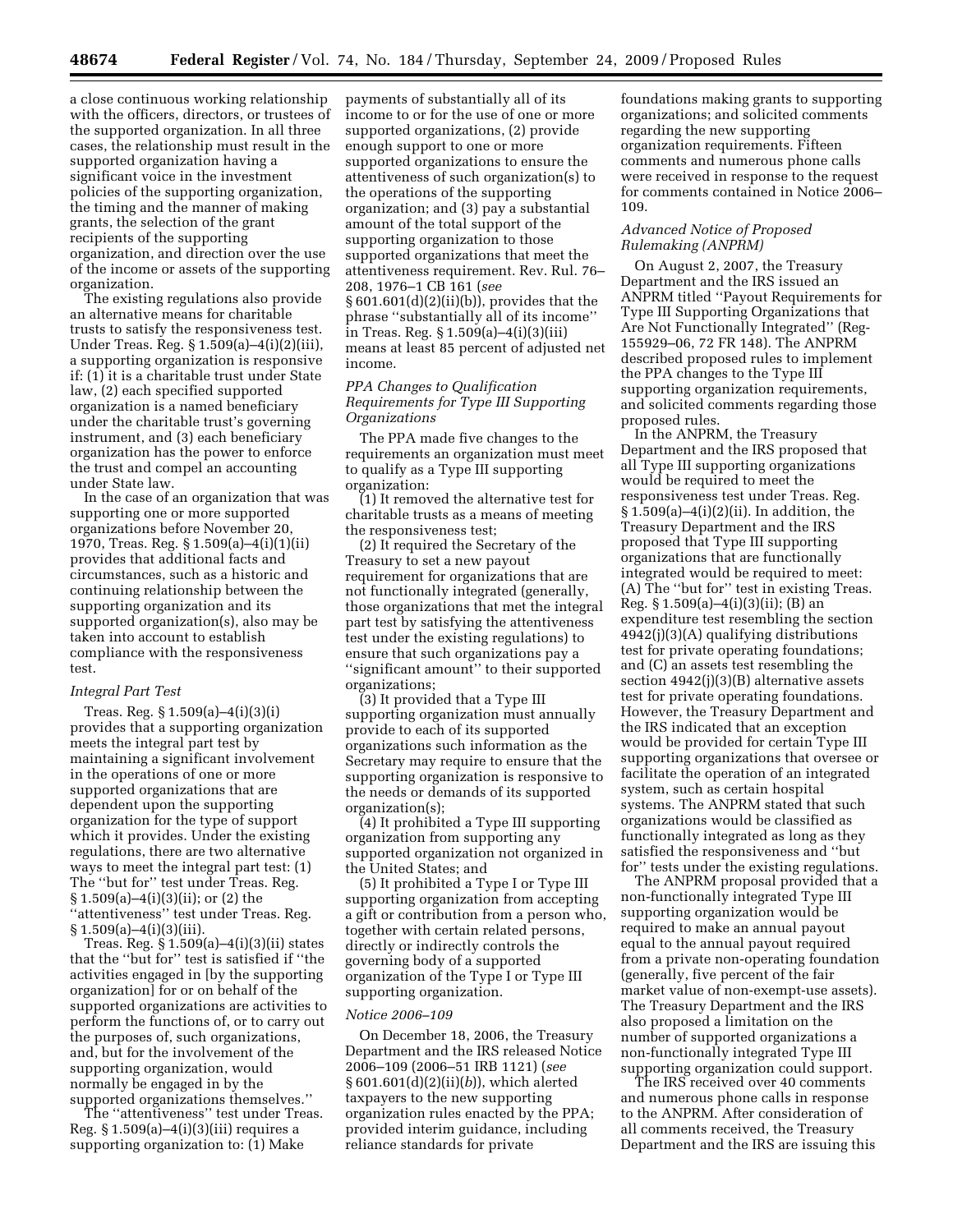NPRM regarding the new qualification requirements for Type III supporting organizations. The major areas of comment in response to the ANPRM are discussed in the preamble under Explanation of Provisions.

### **Explanation of Provisions**

# *Summary of Proposed Criteria To Qualify as a Type III Supporting Organization*

The proposed regulations provide that every Type III supporting organization must: (1) Satisfy the notification requirement set forth under Prop. Reg. § 1.509(a)–4(i)(2); (2) meet the responsiveness test set forth under Prop. Reg. § 1.509(a)–4(i)(3); and (3) demonstrate that it is an integral part of one or more supported organizations. A Type III supporting organization demonstrates that it is an integral part of a supported organization by satisfying either the requirements for functionally integrated Type III supporting organizations set forth in Prop. Reg.  $§ 1.509(a) - 4(i)(4)$ , or the requirements for non-functionally integrated Type III supporting organizations set forth in Prop. Reg. § 1.509(a)–4(i)(5). Further, as set forth in Prop. Reg. § 1.509(a)– 4(i)(10), a Type III supporting organization may not support a supported organization that is organized outside of the United States. Finally, as set forth in Prop. Reg. § 1.509(a)–4(f)(5), Type I and Type III supporting organizations are prohibited from accepting a gift or contribution from a person who, together with certain related persons, directly or indirectly controls the governing body of a supported organization of the Type I or Type III supporting organization.

## *Requirement To Notify Supported Organizations*

Prop. Reg. § 1.509(a)–4(i)(2) implements section 509(f)(1)(A) of the Code, which provides that a Type III supporting organization must provide to each of its supported organizations such information as the Secretary may require to ensure that the supporting organization is responsive to the needs or demands of the supported organization.

The Treasury Department and the IRS requested comments in the ANPRM on the type of information a Type III supporting organization should be required to provide to its supported organizations. One commentator recommended that the proposed regulations adopt a recommendation of the Panel on the Nonprofit Sector, which suggested requiring Type III supporting organizations to provide

annually to their supported organizations: (1) A copy of governing documents, including those filed with Form 1023, ''Application for Recognition of Exemption Under Section 501(c)(3) of the Internal Revenue Code,'' and any updates; (2) a copy of Form 990, ''Return of Organization Exempt from Income Tax;'' and (3) an annual report of activities, including a narrative, financial detail, and a description of the support provided (including how it was calculated or determined) and a projection of support to be provided in the subsequent year. Panel on the Nonprofit Sector, Strengthening Transparency, Governance, Accountability of Charitable Organizations (June 2005), at 45.

Another commentator recommended that the proposed regulations require only that the Form 990 be distributed to the ''lead'' supported organization. This commentator argued that any additional requirement would impose too much additional administrative burden and cost on the charitable sector. The comment also suggested allowing the notification to be provided electronically.

The proposed regulations require that each taxable year, a Type III supporting organization must provide to each of its supported organizations: (A) A written notice addressed to a principal officer of the supported organization identifying the supporting organization and describing the amount and type of support it provided to the supported organization in the past year; (B) a copy of the supporting organization's most recently filed Form 990; and (C) a copy of the supporting organization's governing documents, including any amendments. Copies of governing documents need only be provided once. The proposed regulations provide that the required notice and documents may be delivered by electronic media. Organizations must satisfy the notification requirement to qualify as a Type III supporting organization and should retain proof of delivery in their records.

#### *Responsiveness Test*

The proposed regulations provide that all Type III supporting organizations, including those organized as charitable trusts, must meet the responsiveness test under existing Treas. Reg.  $§ 1.509(a) - 4(i)(2)(ii).$ 

The ANPRM proposed to apply the responsiveness test to all Type III supporting organizations and to remove the special rule for charitable trusts. In response to the ANPRM, commentators argued that the PPA did not require

imposition of the general responsiveness test on charitable trusts, and that the test could be difficult to satisfy because of State-law fiduciary requirements on trusts. Thus, a commentator recommended the development of an alternate charitable trust test based on facts and circumstances.

One commentator recommended exempting trusts managed by institutional trustees from the responsiveness test. The commentator stated that institutional trustees employ strict rules to manage trusts, thereby making abuse of these trusts highly unlikely. Another commentator recommended transition relief for trusts in existence on the date the PPA was enacted similar to that provided in Treas. Reg.  $§ 1.509(a) - 4(i)(4)$  for trusts established before November 20, 1970, which would apply to a trust with a lengthy and continuous history of distributions, and no discretion to vary the beneficiaries or the amount of distributions.

The proposed regulations require that all Type III supporting organizations demonstrate the necessary relationship between its officers, directors or trustees and those of the supported organization, and show that this relationship results in the officers, directors or trustees of the supported organization having a significant voice in the operations of the supporting organization. The proposed regulations do not adopt a special rule for trusts.

The Treasury Department and the IRS believe that requiring charitable trusts to meet the responsiveness test set forth in these proposed regulations is consistent with Congress' intent in the PPA. The Treasury Department and the IRS expect that some charitable trusts will be able to demonstrate that they meet the requirements of the responsiveness test. The proposed regulations provide examples that illustrate factors that could lead to a conclusion that a supporting organization organized as a trust is responsive to the needs of a supported organization. Additionally, the Treasury Department and the IRS request comments regarding a specific responsiveness rule for trusts that would be consistent with the existing responsiveness test and the Congressional intent behind section 1241 of the PPA, which removed the alternative trust test in the regulations.

# *Integral Part Test—Functionally Integrated Type III Supporting Organizations*

The proposed regulations provide that a Type III supporting organization is functionally integrated if it either: (1)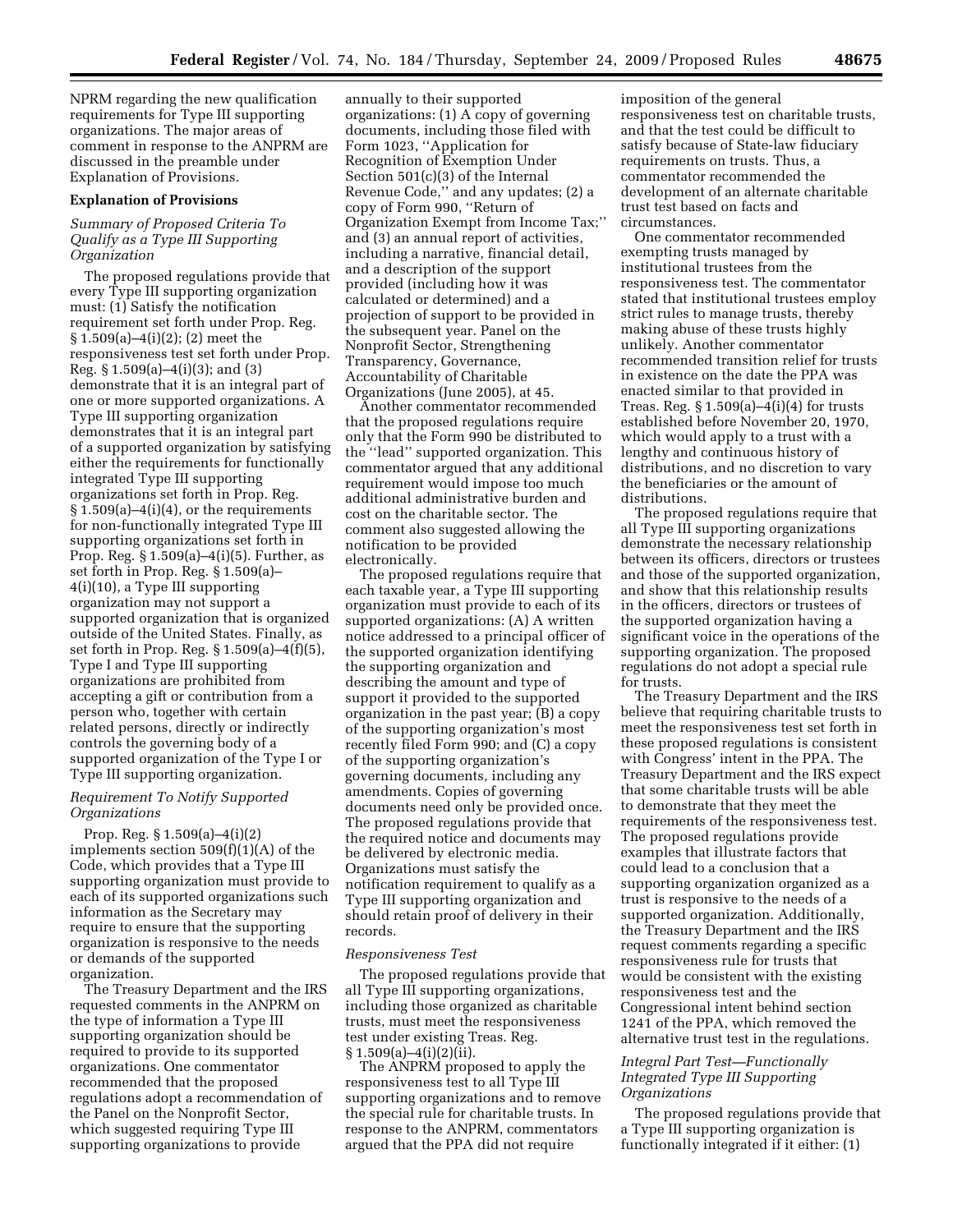Engages in activities substantially all of which directly further the exempt purposes of the supported organization(s) to which it is responsive by performing the functions of, or carrying out the purposes of, such supported organization(s) and that, but for the involvement of the supporting organization, would normally be engaged in by the supported organization(s); or  $(2)$  is the parent of each of its supported organizations.

The ANPRM proposed requiring an organization to meet not only the ''but for'' test under existing Treas. Reg. § 1.509(a)–4(i)(3)(ii), but also two additional tests—an expenditure test and an assets test—in order to qualify as a functionally integrated Type III supporting organization. In general, commentators said that the additional tests were unduly restrictive and more burdensome than those proposed for non-functionally integrated Type III supporting organizations. These commentators argued that the ANPRM's expenditure test was arbitrary and that Congress did not authorize the Secretary to impose a payout requirement on functionally integrated organizations. Many commentators highlighted differences between a Type III supporting organization and a private operating foundation that warrant treating these types of organizations differently, including the fact that a supporting organization is dedicated to specific organizations and that those specified organizations rely on the supporting organization for consistent support.

Many commentators recommended exempting certain types of organizations from the proposed requirements for functionally integrated Type III supporting organizations, such as longstanding supporting organizations and supporting organizations that support governmental agencies, religious organizations, and grant-making organizations. Several commentators recommended that the proposed regulations take into account the historic and continuing relationship of ''long-standing'' organizations with their supported organizations. Additionally, many commentators requested an exemption for supporting organizations of governmental entities, contending that these organizations are not subject to abuse because of their connection to a governmental entity. These commentators argued that supporting organizations choose a Type III structure to ensure that funds are dedicated longterm to a specific purpose, and removed from the appropriation process of the government.

In formulating the criteria in the proposed regulations, the Treasury Department and the IRS also noted the suggestion in the Joint Committee on Taxation's Technical Explanation of the PPA that ''substantially all of the activities of [a functionally integrated Type III supporting organization] should be activities in direct furtherance of the functions or purposes of supported organizations.'' Staff of the Joint Committee on Taxation, Technical Explanation of H.R. 4, The ''Pension Protection Act of 2006'' (Aug. 3, 2006), at 360 n.571 (Technical Explanation). In the Technical Explanation, the Joint Committee on Taxation also expressed concern that ''the current regulatory standards for satisfying the integral part test not by reason of a payout are not sufficiently stringent to ensure that there is a sufficient nexus between the supporting and supported organizations.'' Technical Explanation at 360 n.571.

The Treasury Department and the IRS believe that a sufficient nexus exists between a supporting organization and its supported organization(s) where the supporting organization engages in activities that directly further the exempt purposes of the supported organization(s) and that would otherwise be conducted by the supported organization itself. Accordingly, the proposed regulations provide that a Type III supporting organization is functionally integrated if it either: (1) Engages in activities (a) substantially all of which directly further the exempt purposes of the supported organization(s) to which it is responsive by performing the functions of, or carrying out the purposes of, such supported organization(s) and (b) that, but for the involvement of the supporting organization, would normally be engaged in by the supported organization(s); or (2) is the parent of each of its supported organizations. The Treasury Department and the IRS request comments on how guidance might clarify the application of the ''substantially all'' test in this context. The proposed regulations do not adopt the expenditure test and the assets test described in the ANPRM.

The proposed regulations provide that a supporting organization directly furthers the exempt purposes of its supported organization by holding or managing exempt-use assets but does not directly further such exempt purposes by fundraising, grantmaking, or investing and managing non-exemptuse assets. The Treasury Department and the IRS believe that fundraising, grantmaking, and investing and managing non-exempt-use assets do not

alone establish a sufficient nexus between a supporting organization and its supported organization. Further, the Treasury Department and the IRS believe that an organization that does not engage in activities that directly further a exempt purpose will achieve a sufficient nexus with its supported organization(s) only if it distributes a significant amount to its supported organizations, as Congress directed in the PPA.

The Treasury Department and the IRS recognize the unique circumstances of a governmental entity whose assets are subject to the appropriations process of a Federal, State, local or Indian Tribal government and that therefore organizes a Type III supporting organization to remove assets from the appropriations process of the government. The proposed regulations therefore provide an exception under which a supporting organization that supports a single governmental entity may treat investing and managing non-exempt-use assets as activities that directly further an exempt purpose, so long as a substantial part of the supporting organization's total activities directly furthers the exempt purposes of such governmental entity.

The proposed regulations specifically require that a functionally integrated Type III supporting organization's activities directly further the exempt purposes of those supported organizations with respect to which the supporting organization meets the responsiveness test under Prop. Reg. § 1.509(a)–4(i)(3). The Treasury Department and the IRS request comments on this requirement.

The proposed regulations provide that a supporting organization will be treated as the parent of a supported organization if the supporting organization exercises a substantial degree of direction over the policies, programs, and activities of the supported organization, and the majority of the officers, directors, or trustees of the supported organization is appointed or elected, directly or indirectly, by the governing body, members of the governing body, or officers of the supporting organization acting in their official capacity. Thus, the supporting organization could qualify as a parent of a second-tier (or lower) subsidiary. The classification of a parent supporting organization as functionally integrated is intended to apply to supporting organizations that oversee or facilitate the operation of an integrated system, such as hospital systems.

The proposed regulations provide examples that illustrate the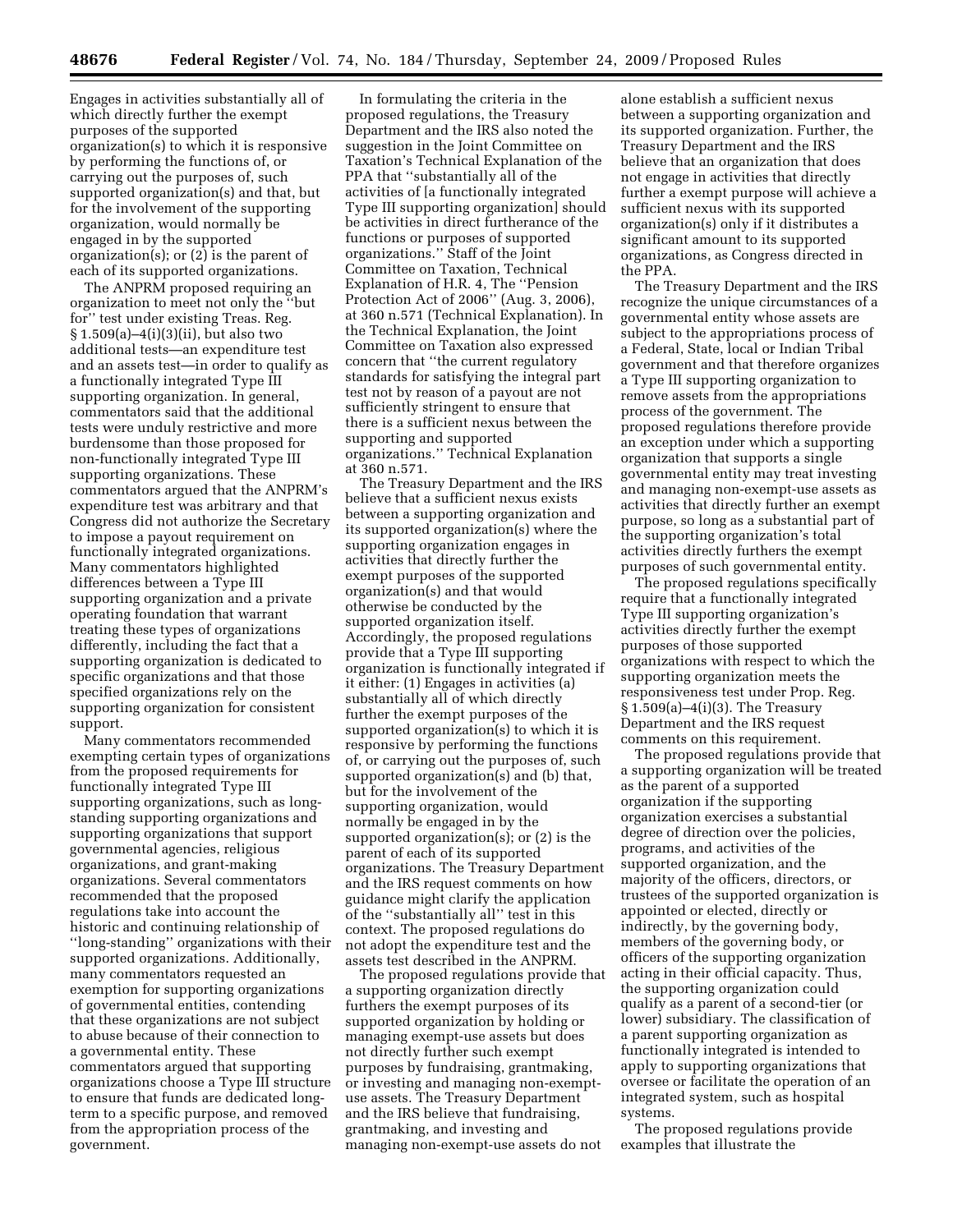requirements for functionally integrated Type III supporting organizations.

# *Integral Part Test—Non-Functionally Integrated Type III Supporting Organizations*

The proposed regulations provide that a Type III supporting organization is non-functionally integrated if it satisfies a distribution requirement equal to five percent of the fair market value of nonexempt-use assets and an attentiveness requirement.

Section 1241(d)(1) of the PPA directed the Secretary of the Treasury to promulgate new regulations on a payout requirement for non-functionally integrated Type III supporting organizations, based on income or assets, in order to ensure that these supporting organizations pay a significant amount to their supported organizations. The ANPRM proposal required an annual payout of five percent of the fair market value of nonexempt-use assets. Many commentators said that this payout rate was too high and would erode an organization's assets over time. The commentators said that a Type III supporting organization provides long-term consistent support to specific organizations, while private foundations may pay out to whomever they choose. Further, a supporting organization maintains a governance relationship with its supported organization(s) in a way that a private foundation does not. Commentators argued that because of these differences, the private foundation payout requirement should not be imposed on a supporting organization. Imposing a five percent payout, these commentators contend, would jeopardize the ability of supporting organizations to provide the kind of consistent, reliable, long-term support supported organizations have come to expect.

Commentators suggested a number of alternative payout rates. Many of them also recommended allowing an averaging of assets over a period of years for purposes of calculating the payout amount.

The ANPRM proposed to limit the number of organizations a nonfunctionally integrated Type III supporting organization can support to no more than five. The ANPRM further provided that Type III supporting organizations in existence before the date regulations are proposed may support more than five organizations, as long as the supporting organization pays 85 percent of its support to organizations to which the supporting organization is responsive.

Many commentators asked that the proposed regulations not include the

limitation on the number of supported organizations a non-functionally integrated Type III supporting organization can support, arguing that such a rule is arbitrary. In particular, commentators pointed out that the original Senate bill associated with supporting organizations, contained in the Tax Increase Prevention and Reconciliation Act of 2005, Public Law 109–222 (120 Stat. 345 (2005)), limited the number of organizations a supporting organization could support to five, but that Congress ultimately did not enact such a limitation.

One commentator suggested that the proposed regulations adopt a rule that one-third of a non-functionally integrated Type III supporting organization's required distribution must go to a supported organization that is attentive to the supporting organization and to which the supporting organization is responsive.

Commentators recommended providing a transition period for the payout requirement to allow organizations sufficient time either to modify governing instruments or to sell assets.

A number of commentators suggested that the proposed regulations exempt Type III supporting organizations that (1) have no continuing involvement of donors or their family in the governance of the organization; and (2) before the date of enactment of PPA, had distributed to or for the benefit of its supported organizations an amount equal to or greater than the amounts transferred to the organization for which charitable deductions were allowed.

Under the proposed regulations, to qualify as a non-functionally integrated Type III supporting organization, an organization must meet a distribution requirement and an attentiveness requirement. The proposed regulations set the distribution requirement for nonfunctionally integrated Type III supporting organizations at five percent of non-exempt-use assets, and retain the concept of attentiveness that is in the current regulations. The proposed regulations do not adopt the five organization limit described in the ANPRM.

### Distribution Requirement

To satisfy the distribution requirement of Prop. Reg. § 1.509(a)– 4(i)(5)(ii), a Type III supporting organization that is not functionally integrated must distribute, with respect to each taxable year, to or for the use of its supported organizations, amounts equaling or exceeding five percent of the aggregate fair market value of its nonexempt-use assets (the annual

distributable amount), on or before the last day of such taxable year. The annual distributable amount is determined based on asset values measured over the preceding taxable year. Thus, for example, a Type III supporting organization that is not functionally integrated would determine its annual distributable amount for its 2012 taxable year, which must be distributed on or before the last day of the organization's 2012 taxable year, based on asset values measured over its 2011 taxable year. A Type III supporting organization that is not functionally integrated is not required to distribute any amount in its first year of existence.

The proposed regulations generally draw from the regulations under section 4942 for principles on valuation, timing, and carryovers. However, the proposed regulations do not permit set-asides, which count towards a private foundation's distribution requirement under section 4942(g)(2). While Congress statutorily provided that setasides constitute qualifying distributions for private foundations, Congress made no such statutory provision for supporting organizations. Rather, in the PPA, it directed that a payout requirement be implemented for non-functionally integrated Type III supporting organizations that would result in a prompt, robust flow of support to supported organizations. The Treasury Department and the IRS request comments on whether set-asides are necessary and consistent with Congressional intent in determining whether Type III supporting organizations that are not functionally integrated have distributed their annual distributable amount.

The proposed regulations also provide a slightly different rule regarding the carryover of excess distributions than is applicable to private foundations. Under section 4942(i), a private foundation that distributes more than its distributable amount may carry forward that excess amount for five years. However, when calculating qualifying distributions in a future year under section 4942, amounts paid out in the future year count first towards the required distributable amount, and any amount carried forward is not ''used'' in the future year to the extent that the organization made qualifying distributions in that future year. These proposed regulations reverse the ordering rule and first count any excess amount carried forward toward the nonfunctionally integrated Type III supporting organization's annual distributable amount, followed by amounts paid out in the later year.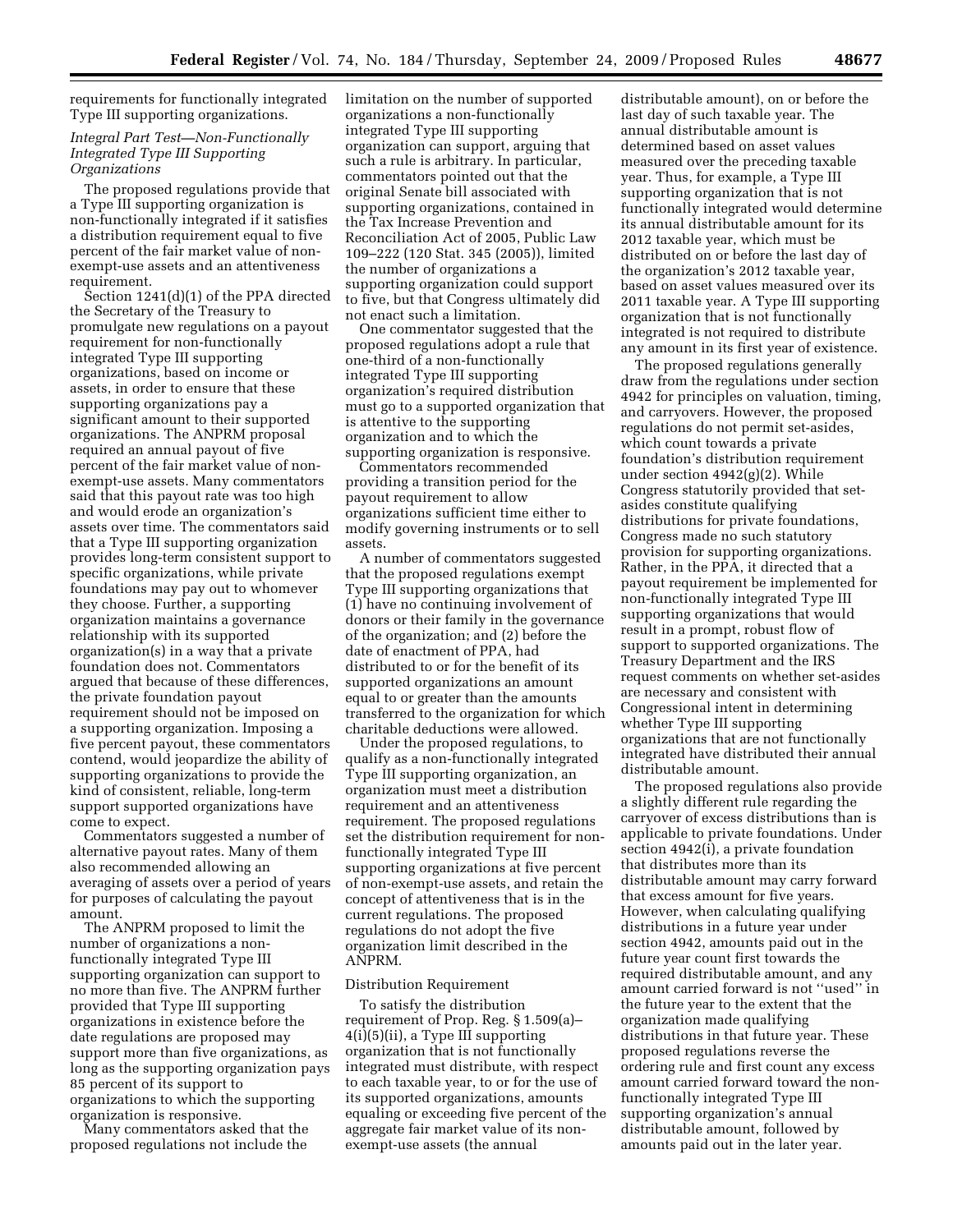The proposed regulations provide a reasonable cause exception for failure to meet the distribution requirement applicable to non-functionally integrated Type III supporting organizations. Under the exception, an organization that fails to meet the distribution requirement will not be classified as a private foundation in the taxable year for which it fails to meet such distribution requirement, if the organization establishes to the satisfaction of the Secretary that: (1) The failure was due solely to an incorrect valuation of assets, a ministerial error, or unforeseen events or circumstances that are beyond the organization's control; (2) the failure was due to reasonable cause and not to willful neglect; and (3) the distribution requirement is met within 180 days after the date the incorrect valuation or ministerial error was or should have been discovered, or 180 days after the organization is first able to make its required payout notwithstanding the unforeseen event or circumstances. The reasonable cause exception applies only to the distribution requirement of Prop. Reg.  $\S 1.509(a) - 4(i)(5)(ii)$ , and not to the attentiveness requirement of Prop. Reg. § 1.509(a)–4(i)(5)(iii). The Treasury Department and the IRS request comments regarding the reasonable cause exception for the distribution requirement.

The proposed regulations also provide for an emergency temporary reduction in the annual distributable amount. Under Prop. Reg. § 1.509(a)– 4(i)(5)(ii)(D), the Secretary may provide by publication in the Internal Revenue Bulletin for a temporary reduction in the annual distributable amount in the case of a disaster or emergency.

The Treasury Department and the IRS are aware that some supporting organizations impacted by the distribution requirement contained in these proposed regulations may be heavily invested in assets that are not readily marketable. The Treasury Department and the IRS request comments regarding the need for a transition rule for non-functionally integrated Type III supporting organizations whose assets, as of the effective date of these regulations, consist predominantly (in any event more than one-half) of assets that are not readily marketable.

#### Attentiveness Requirement

These proposed regulations modify the attentiveness requirement in existing Treas. Reg.  $\S 1.509(a) - 4(i)(3)(iii)$ to provide that an organization must distribute one-third or more of its annual distributable amount to one or

more supported organizations that are attentive to the supporting organization and with respect to which the supporting organization meets the responsiveness test under Prop. Reg.  $§ 1.509(a) - 4(i)(3).$ 

The proposed regulations provide that to demonstrate that a supported organization is attentive, a supporting organization must either: (1) Provide 10 percent or more of the supported organization's total support; (2) provide support that is necessary to avoid the interruption of the carrying on of a particular function or activity of the supported organization; or (3) provide an amount of support that based on all the facts and circumstances is a sufficient part of a supported organization's total support.

### *Consequences of Failure to Meet Requirements*

A Type III supporting organization that fails to meet the requirements of these proposed regulations, once they are published as final or temporary regulations, will be classified as a private foundation. Once classified as a private foundation, the section 507 rules regarding termination of private foundation status apply. The Treasury Department and the IRS request comments on whether exceptions or special rules under section 507 are needed for Type III supporting organizations that are reclassified as private foundations as a result of the changes in the PPA.

## *Transition and Other Relief Provisions*

#### Responsiveness Test

The proposed regulations continue to provide that additional facts and circumstances, such as a historic and continuing relationship with a supported organization, may be taken into account in establishing compliance with the responsiveness test for organizations that were operating prior to November 20, 1970.

#### Integral Part Test

The proposed regulations provide a transition rule for Type III supporting organizations in existence on the date these regulations are published in the **Federal Register** as final or temporary regulations. Under the transition rule, such organizations that met and continue to meet the requirements of existing Treas. Reg.  $§ 1.509(a) - 4(i)(3)(ii)$ (*i.e.*, an organization that meets the integral part test by satisfying the ''but for'' test) will be treated as meeting the requirements of a functionally integrated Type III supporting organization set forth in Prop. Reg.

 $§ 1.509(a) - 4(i)(4)$  until the first day of the organization's first taxable year beginning after the date these proposed regulations are published as final or temporary regulations.

The proposed regulations also provide that Type III supporting organizations in existence on the date these regulations are published in the **Federal Register** as final or temporary regulations that met and continue to meet the requirements of existing Treas. Reg. § 1.509(a)– 4(i)(3)(iii) will be treated as meeting the requirements of a non-functionally integrated Type III supporting organization set forth in Prop. Reg.  $§ 1.509(a) - 4(i)(5)$  until the first day of the organization's second taxable year beginning after the date these proposed regulations are published as final or temporary regulations. Such organizations will be required to value their assets in accordance with Prop. Reg.  $\S 1.509(a) - 4(i)(8)$  in the first taxable year beginning after final or temporary regulations are published, and to meet all of the requirements of Prop. Reg. § 1.509(a)–4(i)(5)(i) in the second taxable year beginning after the publication of these regulations as final or temporary regulations and for all succeeding taxable years.

For example, if the Treasury Department and the IRS publish these regulations as final or temporary regulations any time in 2010, a calendar-year non-functionally integrated Type III supporting organization must: (1) in 2010, meet all of the requirements of existing Treas. Reg. § 1.509(a)–4(i)(3)(iii) (*i.e.*, distribute to its supported organizations substantially all of its income in accord with the existing regulations); (2) in 2011, meet all of the requirements of current Treas. Reg. § 1.509(a)–4(i)(3)(iii) and value its assets according to Prop. Reg. § 1.509(a)–4(i)(8); and (3) in 2012, meet all of the requirements of Prop. Reg.  $§ 1.509(a) - 4(i)(5)(i)$ , including the distribution requirement.

The proposed regulations also retain the exception from the integral part test for pre-November 20, 1970 trusts that meet certain other requirements found in current Treas. Reg. § 1.509(a)–4(i)(4).

The Treasury Department and the IRS request comments on whether additional transition relief is needed.

The proposed regulations eliminate current Treas. Reg. § 1.509(a)–4(i)(1)(iii), which provides an exception from the integral part test if an organization can establish that: (1) It met the payout requirement under current Treas. Reg. § 1.509(a)–4(i)(3)(iii)(a) for any five-year period; (2) it cannot meet such payout requirement for its current taxable year solely because the amount received by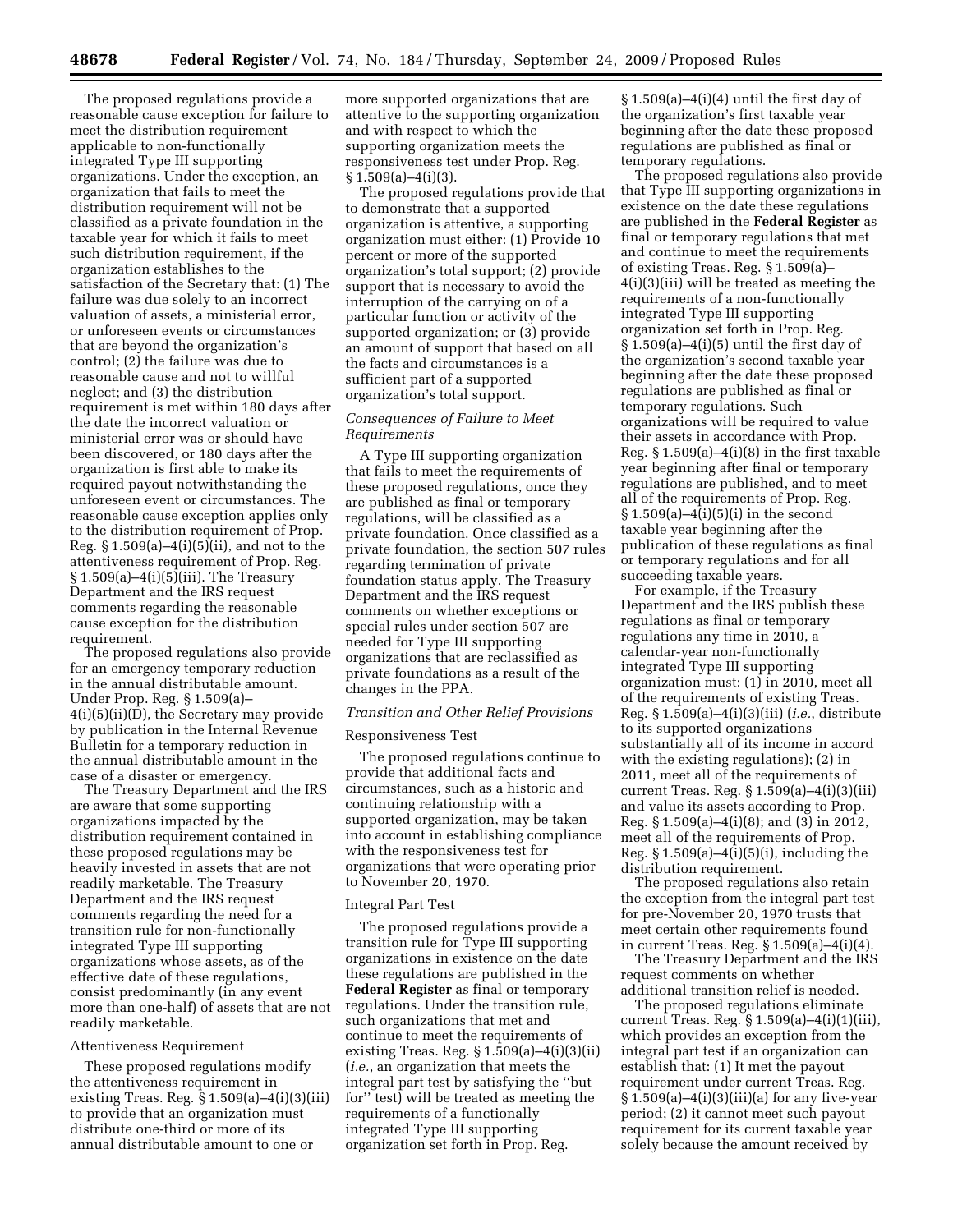one or more of the supported organizations is no longer sufficient to satisfy the attentiveness requirement; and (3) there has been a historic and continuing relationship of support between such organizations between the end of the five-year period and the taxable year in question. The Treasury Department and the IRS believe that the breadth of this exception is inconsistent with Congress' intent in mandating a payout requirement in the PPA.

#### *Regulations Under Section 4943*

This NPRM also includes proposed regulations under section 4943 that provide two transition rules to address excess business holdings for Type III supporting organizations affected by the PPA. The PPA applied the section 4943 excess business holdings excise tax to non-functionally integrated Type III supporting organizations. However, it provided that in calculating the ''present holdings'' of Type III supporting organizations in existence on August 17, 2006 (the date of enactment of the PPA), the transition rules that applied to private foundations in 1969, when section 4943 was first enacted, would apply. These transition rules effectively allow affected organizations additional time to dispose of certain business holdings.

The proposed regulations provide transition relief to a private foundation that qualified as a Type III supporting organization under section 509(a)(3) immediately before August 17, 2006, and that was reclassified as a private foundation under section 509(a) on or after August 17, 2006, solely as a result of the rules enacted by Section 1241 of the PPA. Thus, under the proposed regulations, the present holdings of such private foundations will be determined using the same rules that apply to Type III supporting organizations under section 4943(f)(7).

In addition, the Treasury Department and the IRS believe that pre-November 20, 1970 trusts that are exempted from the integral part test under current regulations and these proposed regulations should not be subject to the excess business holdings excise tax that applies to non-functionally integrated Type III supporting organizations. Therefore, the proposed regulations under section 4943 provide that a Type III supporting organization created as a trust before November 20, 1970, that meets the requirements of current Treas. Reg. § 1.509(a)–4(i)(4) and Prop. Reg.  $\S 1.509(a) - 4(i)(9)$ , will be treated as a ''functionally integrated Type III supporting organization'' for purposes of section 4943(f)(3)(A).

## *Reliance on Prior Guidance*

In Notice 2006–109, the Treasury Department and the IRS provided guidance to private foundations regarding determinations of the public charity status of a section 501(c)(3) organization when making grants. In particular, because a grant to a nonfunctionally integrated Type III supporting organization is not considered a qualifying distribution under section 4942, and is considered a taxable expenditure unless expenditure responsibility is exercised under section 4945, the notice provided criteria for determining whether a Type III supporting organization is functionally integrated and allowed private foundations to rely on those criteria for purposes of sections 4942 and 4945. Commentators to the ANPRM requested that the Treasury Department and the IRS permit private foundations to continue to rely on the guidance in Notice 2006–109 on private foundation grantmaking until the IRS issues determination letters addressing functionally integrated status.

Private foundations can continue to rely on the grantor reliance standards of section 3.0 of Notice 2006–109 until these proposed regulations are published as final or temporary regulations.

In addition, the IRS stated in a September 24, 2007 memorandum from the Director of Exempt Organizations Rulings and Agreements that it would issue functionally integrated Type III supporting organization determinations to organizations that meet the requirements for functionally integrated organizations set forth in the ANPRM. As of the date of the publication in the **Federal Register** of this notice of proposed rulemaking, the IRS will issue a functionally integrated Type III supporting organization determination only to organizations that meet the requirements of Prop. Reg. § 1.509(a)– 4(i)(4). An organization that received a determination that it qualified as a functionally integrated Type III supporting organization under the ANPRM can continue to rely on such determination letter until final or temporary regulations are published in the **Federal Register**, so long as the organization continues to meet the requirements of either the ANPRM or Prop. Reg. § 1.509(a)–4(i)(4). An organization that receives a determination that it is a functionally integrated Type III supporting organization under either the ANPRM or these proposed regulations will be required to meet the requirements established in final or temporary

regulations as of the first taxable year beginning after final or temporary regulations are published in the **Federal Register**.

## *Effective Date*

The proposed regulations will apply to taxable years beginning after the date these rules are published in the **Federal Register** as final or temporary regulations.

# **Special Analyses**

It has been determined that this notice of proposed rulemaking is not a significant regulatory action as defined in Executive Order 12866. Therefore, a regulatory assessment is not required. It is hereby certified that this regulation will not have a significant economic impact on a substantial number of small entities. This certification is based on the fact that this regulation will not impact a substantial number of small entities. Based on IRS Statistics of Income data for 2005, there are over 1.4 million organizations that qualify as exempt from Federal income tax under section 501(c)(3). Approximately 13,000 of the 1.4 million exempt organizations reported as supporting organizations; approximately 4,200 supporting organizations reported as Type III supporting organizations; and it is expected that some fraction of the 4,200 Type III supporting organizations may be classified as non-functionally integrated Type III supporting organizations. Thus, the number of organizations affected by this regulation will not be substantial. The collection of information in this regulation that is subject to the Regulatory Flexibility Act will impose a minimal burden upon the affected organizations. All of the information required to be delivered is information that the organization is already required to maintain. Further, the distribution requirement in Prop. Reg.  $§ 1.509(a) - 4(i)(5)(ii)$  for nonfunctionally integrated Type III supporting organizations does not have a significant economic impact. A nonfunctionally integrated Type III supporting organization that fails to satisfy the distribution requirement of Prop. Reg. § 1.509(a)–4(i)(5)(ii) would be reclassified as a private non-operating foundation and as such, would be required under section 4942 to distribute amounts equal to five percent of the aggregate fair market value of non-exempt-use assets. In addition, as a private non-operating foundation, the organization would be subject to additional regulatory requirements and excise taxes that do not apply to nonfunctionally integrated Type III supporting organizations. Accordingly,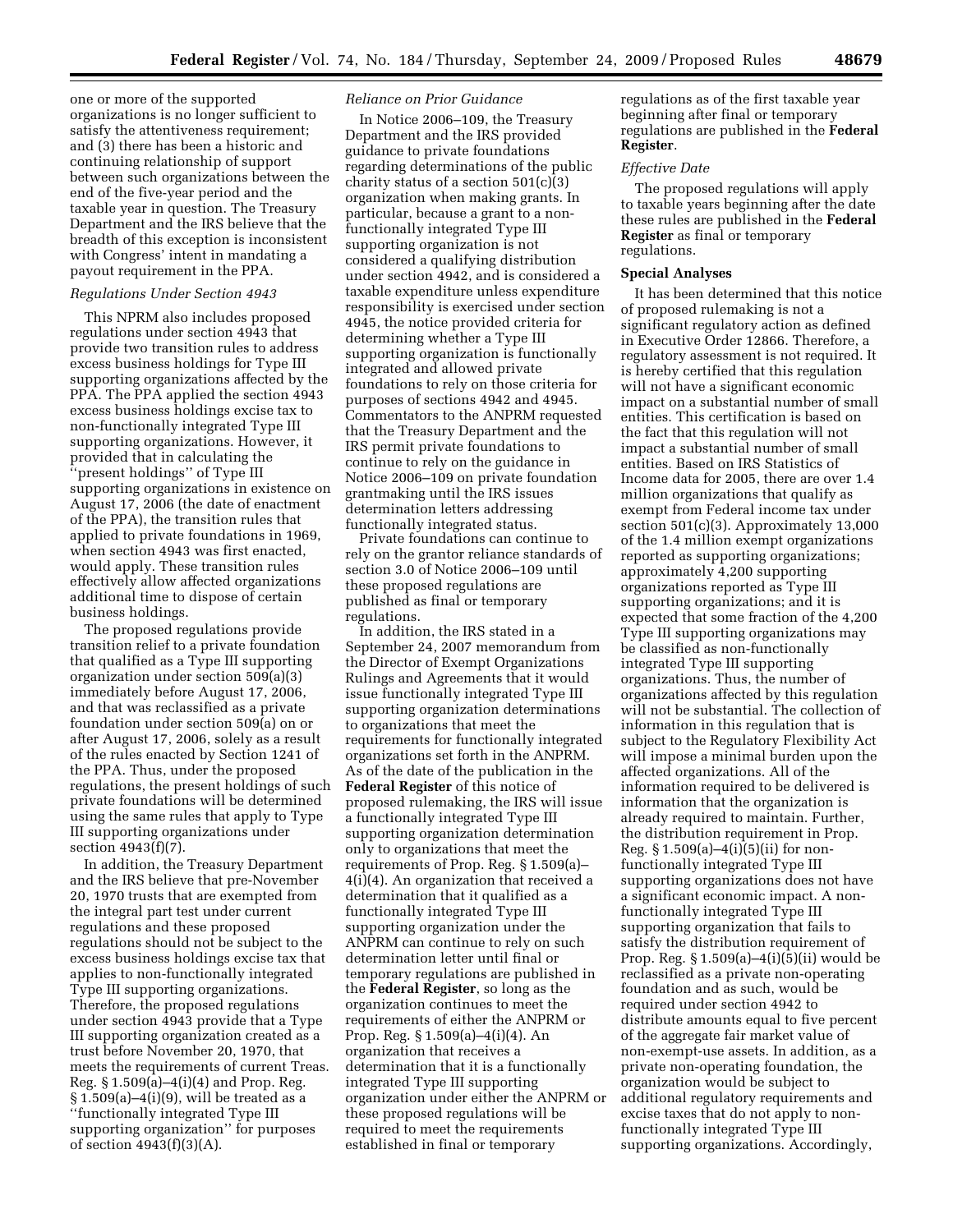a Regulatory Flexibility Analysis under the Regulatory Flexibility Act (5 U.S.C. chapter 6) is not required. Pursuant to section 7805(f) of the Code, this regulation has been submitted to the Chief Counsel for Advocacy of the Small Business Administration for comment on its impact on small business.

### **Request for Comments**

Before these proposed regulations are adopted as final or temporary regulations, consideration will be given to any written (a signed original and eight (8) copies) or electronic comments that are submitted timely to the IRS. The Treasury Department and the IRS request comments on the clarity of the proposed rules and how they can be made easier to understand. All comments will be available for public inspection and copying. A public hearing will be scheduled if requested in writing by any person that timely submits written comments. If a public hearing is scheduled, notice of the date, time, and place for the public hearing will be published in the **Federal Register**.

#### **Drafting Information**

The principal authors of these proposed regulations are Philip T. Hackney and Don R. Spellmann, Office of the Chief Counsel (Tax-Exempt and Government Entities). However, other personnel from the Treasury Department and the IRS participated in their development.

# **List of Subjects**

### *26 CFR Part 1*

Income taxes, Reporting and recordkeeping requirements.

#### *26 CFR Part 53*

Excise taxes, Foundations, Investments, Lobbying, Reporting and recordkeeping requirements.

# **Proposed Amendments to the Regulations**

Accordingly, 26 CFR parts 1 and 53 are proposed to be amended as follows:

### **PART 1—INCOME TAXES**

**Par. 1.** The authority citation for part 1 continues to read in part as follows:

**Authority:** 26 U.S.C. 7805 \* \* \*

**Par. 2.** Section 1.509(a)–4 is amended by:

1. The term ''publicly supported organization'' is removed and the term "supported organization" is added in its place wherever it appears.

2. Paragraphs (a)(5) and (i) are revised. 3. New paragraphs (a)(6) and (f)(5) are added.

The revisions and additions read as follows:

# **§ 1.509(a)–4 Supporting organizations.**   $(a) * * * *$

(5) For purposes of this section, the term ''supporting organization'' means either an organization described in section 509(a)(3) or an organization seeking section 509(a)(3) status, depending upon its context.

(6) For purposes of this section, the term ''supported organization'' means an organization described in section  $509(a)(1)$  or  $(2)$ —

(i) For whose benefit the supporting organization is organized and operated, or

(ii) With respect to which the supporting organization performs the functions, or carries out the purposes.

\* \* \* \* \* (f) \* \* \*

(5) *Organizations controlled by donors.* An organization shall not be considered to be operated, supervised, or controlled by, or operated in connection with, one or more supported organizations, if such organization accepts any gift or contribution from any person (other than an organization described in section  $509(a)(1)$ ,  $(2)$  or  $(4)$ ) who—

(i) Directly or indirectly controls, either alone or together with persons described in paragraph (f)(5)(ii) or (iii) of this section, a supported organization supported by such supporting organization;

(ii) Is a member of the family (determined under section 4958(f)(4)) of an individual described in paragraph (f)(5)(i) of this section; or

(iii) Is a 35-percent controlled entity (as defined in section 4958(f)(3) by substituting ''persons described in paragraph (f)(5)(i) or (ii) of this section'' for ''persons described in subparagraph (A) or (B) of paragraph (1)'' in paragraph  $(A)(i)$  thereof).

\* \* \* \* \* (i) *Meaning of ''operated in connection with''*—(1) *General Rule.*  Except as otherwise provided in paragraphs (f)(5) and (i)(10) of this section, a supporting organization is operated in connection with one or more supported organizations only if it satisfies—

(i) The notification requirement in paragraph (i)(2) of this section;

(ii) The responsiveness test, which is set forth in paragraph (i)(3) of this section; and

(iii) The integral part test, which is set forth in paragraphs (i)(4) and (i)(5) of this section. An organization is an integral part of a supported organization

if it is significantly involved in the operations of the supported organization and the supported organization is dependent upon the supporting organization for the type of support the supporting organization provides. An organization can demonstrate that it is an integral part of a supported organization only if it satisfies either the requirements for functionally integrated Type III supporting organizations set forth in paragraph (i)(4) of this section or the requirements for non-functionally integrated Type III supporting organizations set forth in paragraph (i)(5) of this section.

(2) *Notification requirement.* Each taxable year, the supporting organization must provide to each of its supported organizations—

(i) A written notice addressed to a principal officer of the supported organization indicating the type and amount of support provided by the supporting organization to the supported organization in the past year;

(ii) A copy of the supporting organization's most recently filed Form 990, ''Return of Organization Exempt from Income Tax,'' or other return required to be filed under section 6033; and

(iii) A copy of the supporting organization's governing documents, including its charter or trust instrument and bylaws, and any amendments to such documents. Copies of governing documents need not be provided in a given year if such documents have previously been provided and have not subsequently been amended.

(iv) *Electronic media.* Notification may be provided by electronic media.

(v) *Due date.* The required notifications shall be postmarked or electronically transmitted by the last day of the 5th month after the close of the supporting organization's tax year.

(3) *Responsiveness test.* (i) A supporting organization meets the responsiveness test if it is responsive to the needs or demands of a supported organization. Except as provided in paragraph  $(i)(3)(v)$  of this section, a supporting organization is responsive to the needs or demands of a supported organization if it satisfies the requirements of paragraphs (i)(3)(ii) and (i)(3)(iii) of this section.

(ii) A supporting organization satisfies the requirements of this paragraph  $(i)(3)(ii)$  if:

(A) One or more officers, directors, or trustees of the supporting organization are elected or appointed by the officers, directors, trustees, or membership of the supported organization;

(B) One or more members of the governing bodies of the supported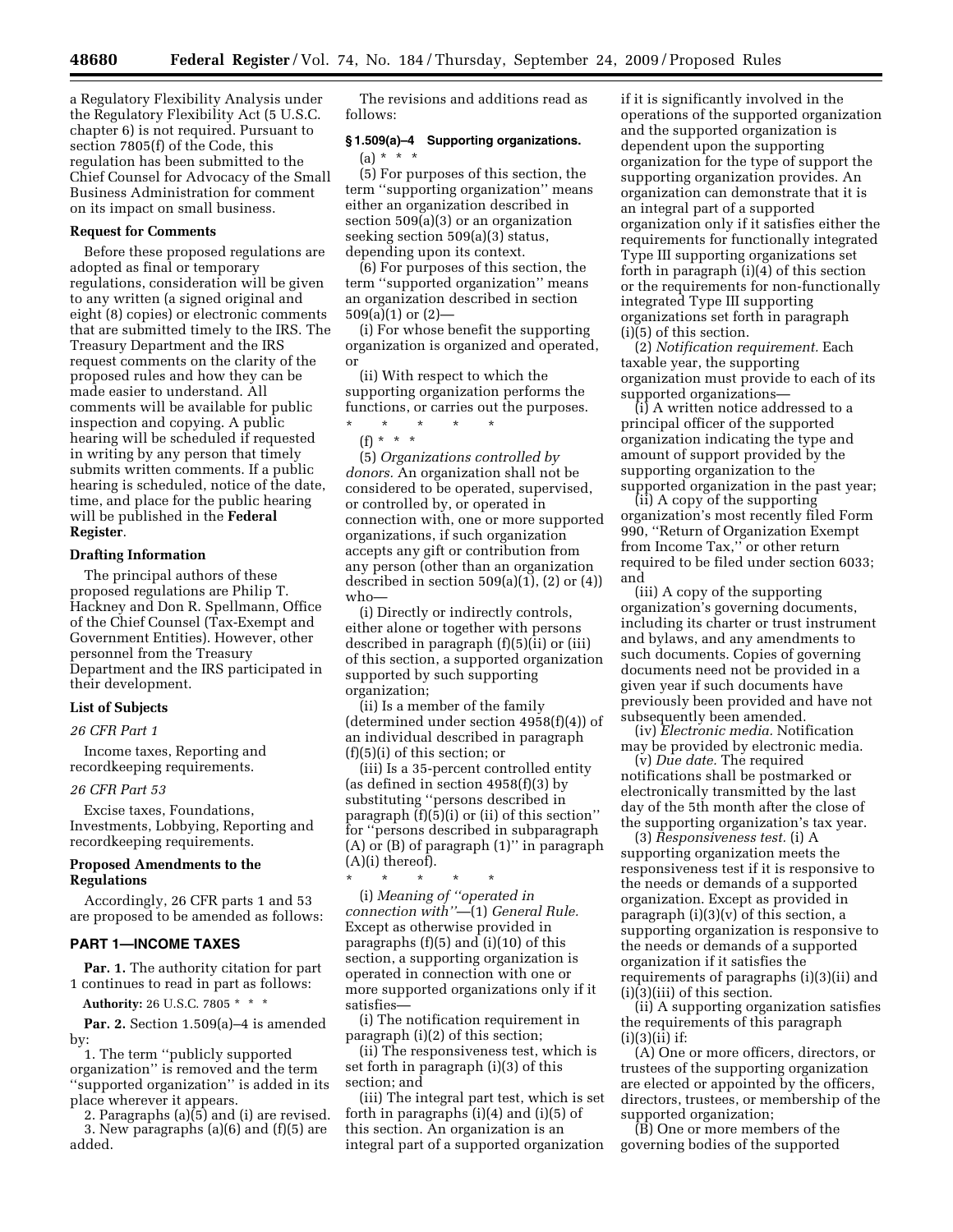organization are also officers, directors, or trustees of, or hold other important offices in, the supporting organization; or

(C) The officers, directors, or trustees of the supporting organization maintain a close and continuous working relationship with the officers, directors, or trustees of the supported organization.

(iii) By reason of paragraphs  $(i)(3)(ii)(A), (i)(3)(ii)(B), or (i)(3)(ii)(C) of$ this section, the officers, directors or trustees of the supported organization have a significant voice in the investment policies of the supporting organization, the timing of grants, the manner of making them, and the selection of recipients by such supporting organization, and in otherwise directing the use of the income or assets of such supporting organization.

(iv) *Examples.* The provisions of this paragraph (i)(3) may be illustrated by the following examples:

*Example (1).* X, an organization described in section 501(c)(3), is a trust created under the last will and testament of Decedent. The trustee of X is a bank (Trustee). Under the trust instrument, X supports M, a private university described in section 509(a)(1). The trust instrument provides that Trustee has discretion regarding the timing and amount of distributions consistent with the Trustee's fiduciary duties. Representatives of Trustee and an officer of M have quarterly face to face meetings, at which they discuss M's projected needs for the university and ways in which M would like X to use its income and invest its assets. Additionally, Trustee communicates regularly with the officer of M regarding X's investments and plans for distributions from X. Trustee provides the officer of M with quarterly investment statements, the information required under paragraph (i)(2) of this section, and an annual accounting statement. Based on these facts, X meets the responsiveness test of this paragraph (i)(3).

*Example (2).* Y is an organization described in section 501(c)(3) and is organized as a trust under State law. The trustee of Y is a bank, Trustee. Y supports charities P, Q and R, each an organization described in section 509(a)(1). Y makes annual cash payments to P, Q and R. Once a year, Trustee sends to P, Q, and R the cash payment, the information required under paragraph (i)(2) of this section, and an accounting statement. Trustee has no other communication with P, Q or R. Y does not meet the responsiveness test of this paragraph (i)(3).

(v) *Exception for Pre-November 20, 1970 Organizations.* In the case of a supporting organization that was supporting or benefiting a supported organization before November 20, 1970, additional facts and circumstances, such as a historic and continuing relationship between the organizations, may be taken into account, in addition to the factors

described in paragraph (i)(3)(ii) of this section, to establish compliance with the responsiveness test.

(4) *Integral part test—functionally integrated Type III supporting organization*—(i) *General rule.* A supporting organization meets the integral part test as a functionally integrated Type III supporting organization if it satisfies either paragraph (i)(4)(i)(A) or paragraph  $(i)(4)(i)(B)$  of this section.

(A) The supporting organization engages in activities:

(*1*) Substantially all of which directly further the exempt purposes of the supported organization(s) to which the supporting organization is responsive, by performing the functions of, or carrying out the purposes of, such supported organization(s); and

(*2*) That, but for the involvement of the supporting organization, would normally be engaged in by the supported organization(s).

(B) The supporting organization is the parent of each of its supported organizations. For purposes of the integral part test, a supporting organization is the parent of a supported organization if the supporting organization exercises a substantial degree of direction over the policies, programs, and activities of the supported organization and a majority of the officers, directors, or trustees of the supported organization is appointed or elected, directly or indirectly, by the governing body, members of the governing body, or officers (acting in their official capacity) of the supporting organization.

(ii) ''*Directly further.''* Holding title to exempt-use property and managing exempt-use property are activities that directly further the exempt purposes of the supported organization within the meaning of paragraph  $(i)(4)(i)(A)$  of this section. Except as provided in paragraph (i)(4)(iii) of this section, fundraising, investing and managing non-exempt-use property, and making grants (whether to the supported organization or to third parties) are not activities that directly further the exempt purposes of the supported organization within the meaning of paragraph  $(i)(4)(i)(A)$  of this section.

(iii) *Governmental Entity Exception.* A supporting organization may treat the investment and management of nonexempt-use assets and the making of grants directly to a supported organization as activities that directly further the exempt purposes of a supported organization if:

(A) Such activities are conducted on behalf of a supported organization whose assets are subject to the

appropriation process of a Federal, State, local or Indian Tribal government for purposes or programs unrelated to the exempt purposes of the supported organization;

(B) The supporting organization supports only one supported organization; and

(C) A substantial part of the supporting organization's total activities directly furthers the exempt purpose(s) of its supported organization and are activities other than fundraising, grantmaking, and investing and managing non-exempt-use assets.

(iv) *Examples.* The provisions of this paragraph (i)(4) may be illustrated by the following examples. In each *example,* the supporting organization meets the requirements of paragraphs  $(i)(2)$  and  $(i)(3)$  of this section.

*Example 1.* N, an organization described in section 501(c)(3), is the parent organization of a healthcare system consisting of two hospitals (Q and R) and an outpatient clinic (S), each of which is described in section 509(a)(1), and a taxable subsidiary (T). N is the sole member of each of Q, R, and S. Under the charter and bylaws of each of Q, R, and S, N appoints all members of the board of directors of each corporation. N engages in the overall coordination and supervision of the healthcare system's exempt subsidiary corporations Q, R, and S in approval of their budgets, strategic planning, marketing, resource allocation, securing tax-exempt bond financing, and community education. N also manages and invests assets that serve as endowments of Q, R and S. Based on these facts, N qualifies as a functionally integrated Type III supporting organization under paragraph  $(4)(i)(\overline{B})$  of this section.

*Example 2.* V, an organization described in section 501(c)(3), is organized as a supporting organization to L, a church described in section 509(a)(1). L transferred to V title to the buildings in which L conducts religious services, Bible study and community enrichment programs. Substantially all of V's activities consist of holding and managing these buildings. But for the activities of V, L would normally engage in these same activities. Based on these facts, V satisfies the activities and but for requirements of paragraph (4)(i)(A) of this section and therefore qualifies as a functionally integrated Type III supporting organization.

*Example 3.* O is a nonprofit publishing organization described in section 501(c)(3). It does all of the publishing and printing for the eight churches of a particular denomination located in a particular geographic region, each of which is described in section 509(a)(1). Control of O is vested in a five-man Board of Directors, which includes an official from one of the churches and four lay members of the congregations of that denomination. The officers of O maintain a close and continuing working relationship with each of the eight churches for whom it publishes and prints materials and as a result of such relationship, each of the eight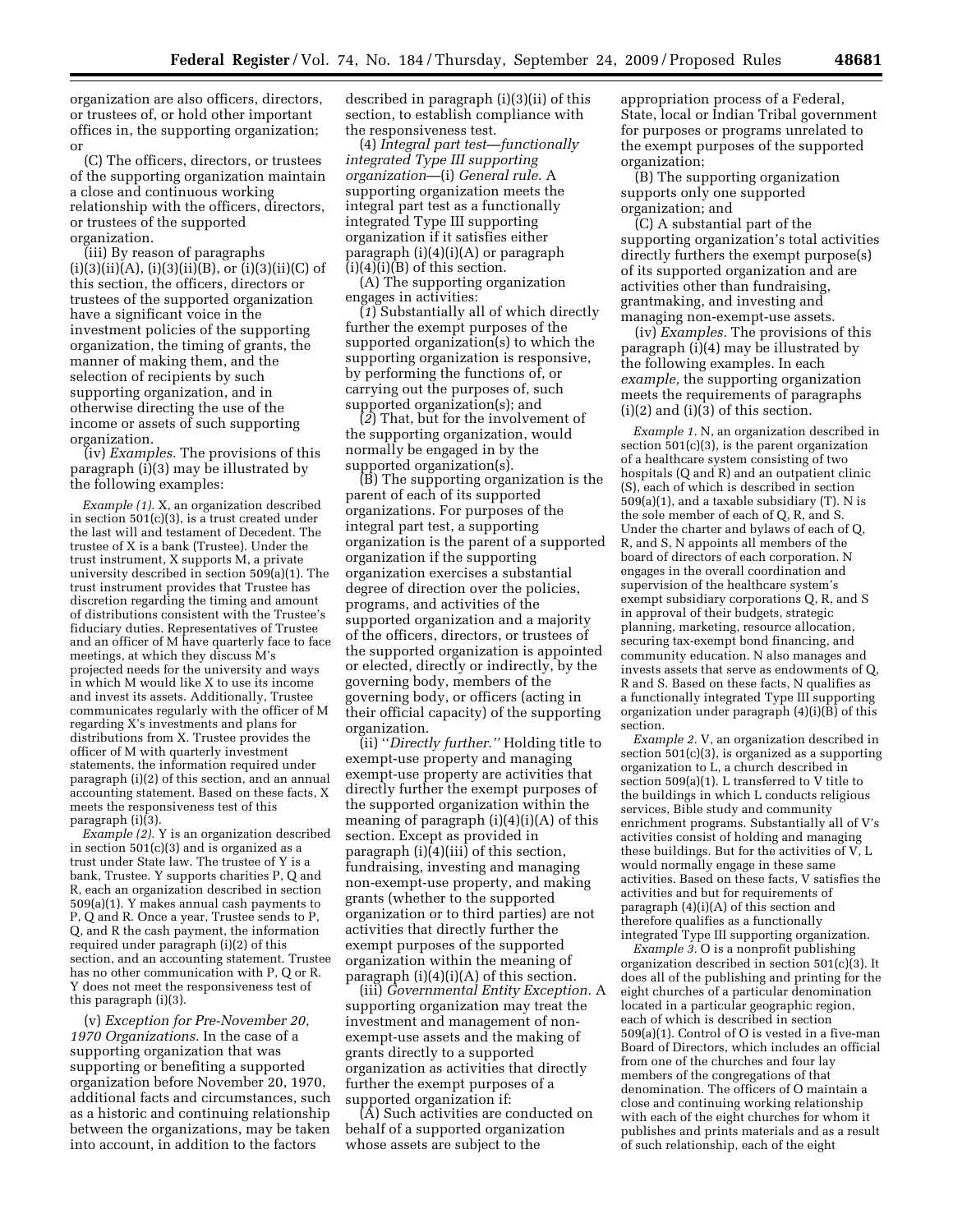churches has a significant voice in the operations of O. O does no other printing or publishing. O publishes all of the churches' religious as well as secular tracts and materials. All of O's activities directly further the exempt purposes of supported organizations to which it is responsive. Additionally, but for the activities of O, the churches would normally publish these materials themselves. Based on these facts, O qualifies as a functionally integrated Type III supporting organization under paragraph  $(4)(i)(A)$  of this section.

*Example 4.* M, an organization described in section 501(c)(3), was created by B, an individual, to provide scholarships for students of a private secondary school, U, an organization described in section 509(a)(1). U establishes the scholarship criteria, publicizes the scholarship program, solicits and reviews applications, and selects the scholarship recipients. M invests its assets and disburses the funds for scholarships to the recipients selected by U. Based on these facts,  $\overline{M}$  is not a functionally integrated Type III supporting organization.

*Example 5.* J, an organization described in section 501(c)(3), is a supporting organization to community foundation G, an organization described in section 509(a)(1). In addition to maintaining field-of-interest funds, sponsoring donor advised funds, and general grant-making activities, G also engages in activities to beautify and maintain local parks. J's activities consist of maintaining all of the local parks in the area of community foundation G by activities such as establishing and maintaining trails, planting trees and removing trash. But for the activities of J, G would normally engage in these efforts to beautify and maintain the local parks. Based on these facts, J qualifies as a functionally integrated Type III supporting organization under paragraph (4)(i)(A) of this section.

*Example 6.* W, an organization described in section 501(c)(3), is organized as a supporting organization to Z, a public university in State D described in section 509(a)(1). Z is the sole named supported organization in W's articles of incorporation. Under the laws of State D, assets under Z's control are subject to the appropriation process for any State D purpose by an action of the State D legislature. Z transfers the intellectual property developed by Z's science department to W for patenting and licensing, including making the property available to the public. The royalties generated by the licenses are shared among Z, the original researcher, and W. W invests and manages its share of the royalties and other income generated by the patenting and licensing of the intellectual property to build an endowment to support Z. W also conducts further research on scientific processes developed at Z and makes the results of this research available to the public. W's research activities make up a substantial part of W's total activities. But for the activities of W, Z would normally conduct the research engaged in by  $\dot{W}$  and manage the royalties from the intellectual property generated at Z. W's activities of investing and managing its share of royalties and other income are not considered activities that directly further the

exempt purposes of Z under paragraph (i)(4)(ii) of this section. However, because Z's assets are subject to the appropriation process of State D for purposes unrelated to Z's exempt purposes, Z is W's sole supported organization, and a substantial part of W's activities directly further Z's exempt purposes, W qualifies for the exception in paragraph  $(i)(4)(iii)$  of this section. Accordingly, based on these facts, W qualifies as a functionally integrated Type III supporting organization under paragraph  $(4)(i)(A)$  of this section.

*Example 7.* P, an alumni association described in section 501(c)(3), was formed to promote a spirit of loyalty among graduates of Y University, a public university in State E described in section  $509(a)(1)$ , and to effect united action in promoting the general welfare of Y. Y is the sole named supported organization in P's articles of incorporation. Under the laws of State E, Y's assets are subject to the appropriation process for any State E purpose. P manages an endowment created by gifts from the alumni. A special committee of Y's governing board meets with P and makes recommendations as to the allocation of P's program of gifts and scholarships to the university and its students. More than a substantial part of P's activities, however, consist of maintaining records of alumni and publishing a bulletin to keep alumni aware of the activities of the university. But for the activities of P, Y would normally engage in these same activities. P's endowment management activities are not considered activities that directly further the exempt purposes of Y under paragraph (i)(4)(ii) of this section. However, because Y's assets are subject to the appropriation process of State E for purposes unrelated to Y's exempt purposes, Y is P's sole supported organization, and a substantial part of P's activities directly further Y's exempt purposes, P qualifies for the exception in paragraph (i)(4)(iii) of this section. Accordingly, based on these facts, P qualifies as a functionally integrated Type III supporting organization under paragraph  $(4)(i)(A)$  of this section.

(5) *Integral part test—nonfunctionally integrated Type III supporting organization*—(i) A supporting organization meets the integral part test as a non-functionally integrated Type III supporting organization if it satisfies either:

(A) The distribution requirement of paragraph (i)(5)(ii) of this section and the attentiveness requirement of paragraph (i)(5)(iii) of this section; or

(B) The pre-1970 trust requirements of paragraph (i)(9) of this section.

(ii) *Distribution requirement.* (A) The supporting organization must distribute, with respect to each taxable year, to or for the use of one or more supported organizations, amounts equaling or exceeding the supporting organization's annual distributable amount for such year, as defined in paragraph (i)(5)(ii)(B) of this section, on or before the last day of such taxable year.

(B) *Annual distributable amount.*  Except as provided in paragraphs  $(i)(5)(ii)(C)$  and  $(i)(5)(ii)(D)$  of this section, the annual distributable amount for a taxable year is:

(*1*) Five percent of the excess of the aggregate fair market value of all nonexempt-use assets (determined under paragraph (i)(8) of this section) over the acquisition indebtedness with respect to such non-exempt-use assets, determined under section 514(c)(1) without regard to the taxable year in which the indebtedness was incurred; increased by

(*2*) Amounts received or accrued as repayments of amounts which were taken into account by the organization to meet the distribution requirement imposed in paragraph (i)(5)(ii)(A) of this section for any taxable year; increased by

(*3*) Amounts received or accrued from the sale or other disposition of property to the extent that the acquisition of such property was taken into account by the organization to meet the distribution requirement imposed in paragraph  $(i)(5)(ii)(A)$  of this section for any taxable year; and reduced by

(*4*) The amount of taxes imposed on the supporting organization for such taxable year under subtitle A of the Code.

(C) *First taxable year of existence.* The annual distributable amount for the first taxable year an organization is treated as a non-functionally integrated Type III supporting organization is zero.

(D) *Emergency temporary reduction.*  The Secretary may provide by publication in the Internal Revenue Bulletin (*see* § 601.601(d)(2)(ii)(*b*) of this chapter) for a temporary reduction in the annual distributable amount in the case of a disaster or emergency.

(E) *Reasonable cause exception.* An organization that fails to meet the distribution requirement of paragraph (i)(5)(ii) of this section will not be classified as a private foundation in the taxable year for which it fails to meet such distribution requirement, if the organization establishes to the satisfaction of the Secretary that:

(*1*) The failure was due solely to an incorrect valuation of assets, a ministerial error, or unforeseen events or circumstances that are beyond the organization's control,

(*2*) The failure was due to reasonable cause and not to willful neglect,

(*3*) The distribution requirement is met within 180 days after the date the incorrect valuation or ministerial error was or should have been discovered, or 180 days after the organization is first able to make its required payout

and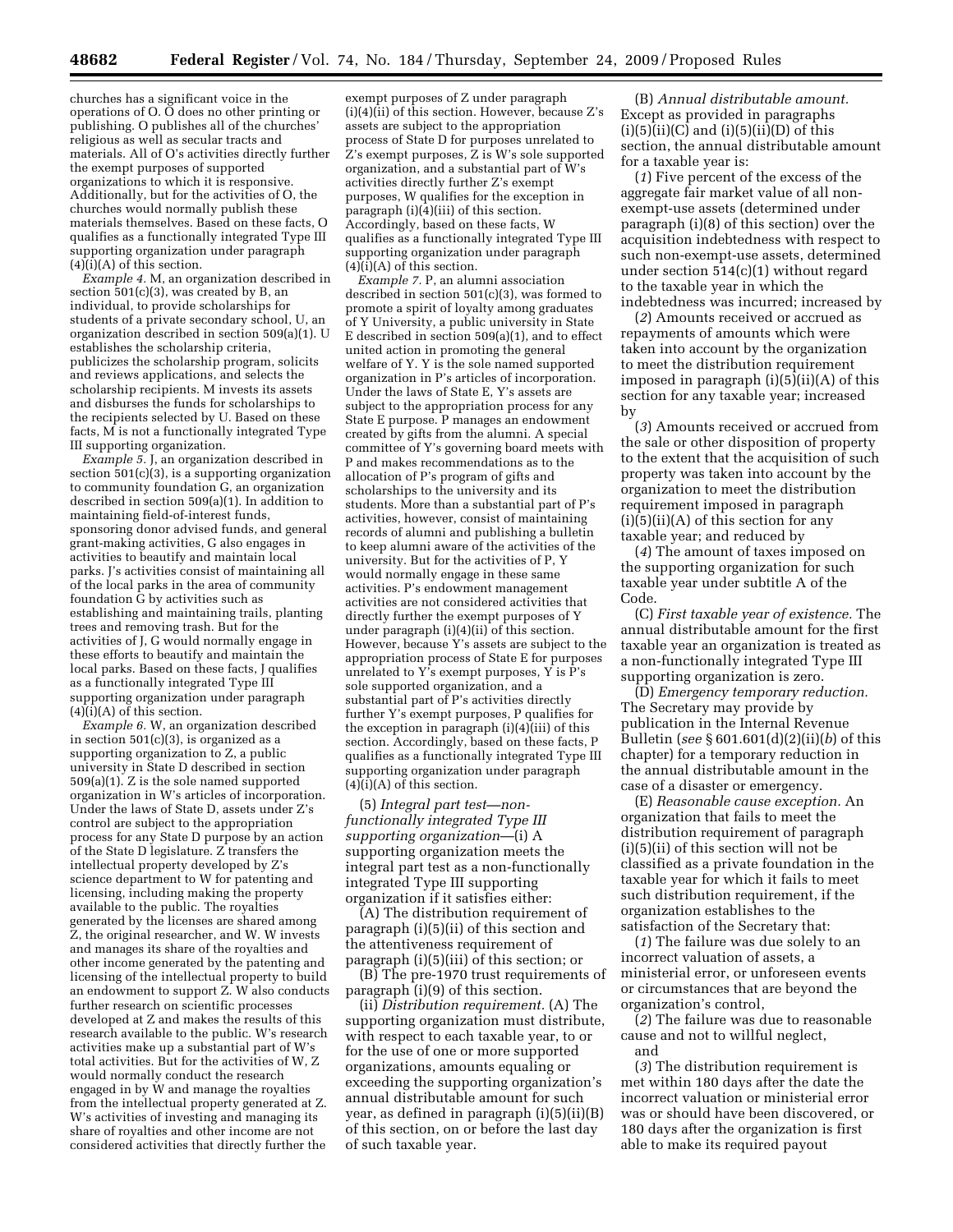notwithstanding the unforeseen event or circumstances.

(iii) *Attentiveness requirement.* (A) *General rule.* A non-functionally integrated Type III supporting organization must distribute one-third or more of its annual distributable amount to one or more supported organizations that are attentive to the operations of the supporting organization and to which the supporting organization is responsive under paragraph (i)(3) of this section.

(B) Except as provided in paragraph (i)(5)(iii)(C) of this section, a supported organization is attentive to the operations of the supporting organization if the supporting organization distributes annually to such supported organization an amount of support that represents a sufficient part of the supported organization's total support. A supporting organization must meet the requirements of paragraphs (i)(5)(iii)(B)(*1*), (i)(5)(iii)(B)(*2*), or (i)(5)(iii)(B)(*3*) of this section to demonstrate that it is attentive. If a supporting organization makes payments to, or for the use of, a particular department or school of a university, hospital or church, the total support of the department or school shall be substituted for the total support of the beneficiary organization.

(*1*) The supporting organization distributes annually to the supported organization an amount that is 10 percent or more of the supported organization's total support.

(*2*) The amount of support received from the supporting organization is necessary to avoid the interruption of the carrying on of a particular function or activity. The support is necessary if the supporting organization or the supported organization earmarks the support for a particular program or activity, even if such program or activity is not the supported organization's primary program or activity so long as such program or activity is a substantial one.

(*3*) Based on the consideration of all pertinent factors, including the number of supported organizations, the length and nature of the relationship between the supported organization and supporting organization and the purpose to which the funds are put, the amount of support is a sufficient part of a supported organization's total support. Normally the attentiveness of a supported organization is motivated by reason of the amounts received from the supporting organization. Thus, the more substantial the amount involved, in terms of a percentage of the supported organization's total support, the greater the likelihood that the required degree

of attentiveness will be present. However, in determining whether the amount received from the supporting organization is sufficient to ensure the attentiveness of the supported organization to the operations of the supporting organization (including attentiveness to the nature and yield of such supporting organization's investments), evidence of actual attentiveness by the supported organization is of almost equal importance. A supported organization is not considered to be attentive solely because it has enforceable rights against the supporting organization under State law.

(C) *Distribution to donor-advised fund does not establish attentiveness.*  Notwithstanding paragraphs (i)(5)(iii)(A) and (i)(5)(iii)(B) of this section, a supported organization will not be considered attentive to the operations of a supporting organization with respect to any amount received from the supporting organization that is held by the supported organization in a donor advised fund described in section 4966(d)(2).

(iv) Paragraph (5)(iii)(B)(*2*) of this section is illustrated by *examples 1* and *2* and paragraph(5)(iii)(B) of this section is illustrated by *examples 3* and *4:* 

*Example 1.* K, an organization described in section 501(c)(3), annually pays over an amount equal to five percent of its assets to L, a museum described in section 509(a)(2). K meets the responsiveness test described in paragraph (i)(3) of this section with respect to L. In recent years, L has earmarked the income received from K to underwrite the cost of carrying on a chamber music series consisting of 12 performances a year that are performed for the general public free of charge at its premises. The chamber music series is not L's primary activity. L could not continue the performances without K's support. Based on these facts, K meets the requirements of paragraph (i)(5)(iii)(B)(*2*) of this section.

*Example 2.* M, an organization described in section 501(c)(3), pays annually an amount equal to five percent of its assets to the Law School of N University, an organization described in section 509(a)(1). M meets the responsiveness test described in paragraph  $(i)(3)$  of this section with respect to N. M has earmarked the income paid over to N's Law School to endow a chair in International Law. Without M's continued support, N could not continue to maintain this chair. Based on these facts, M meets the requirements of paragraph (i)(5)(iii)(B)(*2*) of this section.

*Example 3.* R is a charitable trust created under the will of B, who died in 1969. R's purpose is to hold assets as an endowment for S, a hospital, T, a university, and U, a national medical research organization (all organizations described in section 509(a)(1) and specifically named in the trust instrument), and to distribute all of the

income each year in equal shares among the three named beneficiaries. Each year, R pays an amount equal to five percent of its assets to each of S, T, and U. Such payments are less than one percent of each organization's total support. Based on these facts, R does not meet the attentiveness requirement of paragraph (i)(5)(iii)(B). However, because B died prior to November 20, 1970, R could, upon meeting all of the requirements of paragraph (i)(9) of this section, be considered as meeting the requirements of paragraph  $(i)(5)(i)(B)$  of this section.

*Example 4.* O is an organization described in section 501(c)(3). O is organized to support five private universities, V, W, X, Y and Z, each of which is described in section 509(a)(1). O meets the responsiveness test under paragraph (i)(3) of this section only as to V. Each year, O distributes five percent of the fair market value of its non-exempt-use assets in equal amounts to the five universities. O distributes annually more than 10 percent of the total annual support of V and W. Based on these facts O does not meet the requirements of paragraph (i)(5)(iii) of this section. Although both V and W are attentive to the operations of O under paragraph (i)(5)(iii)(B)(*1*) of this section, O is only responsive to V. Accordingly, O distributes only one-fifth (*i.e.,* less than the required one-third) of its annual distributable amount to supported organization(s) that are both attentive to O and to which O is also responsive under paragraph (i)(3) of this section.

(6) *Distributions.* For purposes of this paragraph (i)(6), the amount of a distribution made to a supported organization is the fair market value of such property as of the date such distribution is made. The amount of a distribution will be determined solely on the cash receipts and disbursements method of accounting described in section 446(c)(1). Distributions that count toward the distribution requirement imposed in paragraph  $(i)(5)(ii)(A)$  of this section shall include:

(i) Any amount paid to a supported organization to accomplish its exempt purposes,

(ii) Any amount paid to acquire an asset used (or held for use) to carry out the exempt purposes of the supported organization(s), and

(iii) Any amount expended by the supporting organization for reasonable and necessary administrative expenses.

(7) *Carryover of excess amounts*—(i) *In general.* If with respect to any taxable year, an excess amount, as defined in paragraph (i)(7)(ii) of this section, is created, such excess amount may be used to reduce the annual distributable amount in any of the five taxable years immediately following the taxable year in which the excess amount is created (the ''carryover period''). An excess amount created in a taxable year cannot be carried over beyond the succeeding five taxable years. With respect to any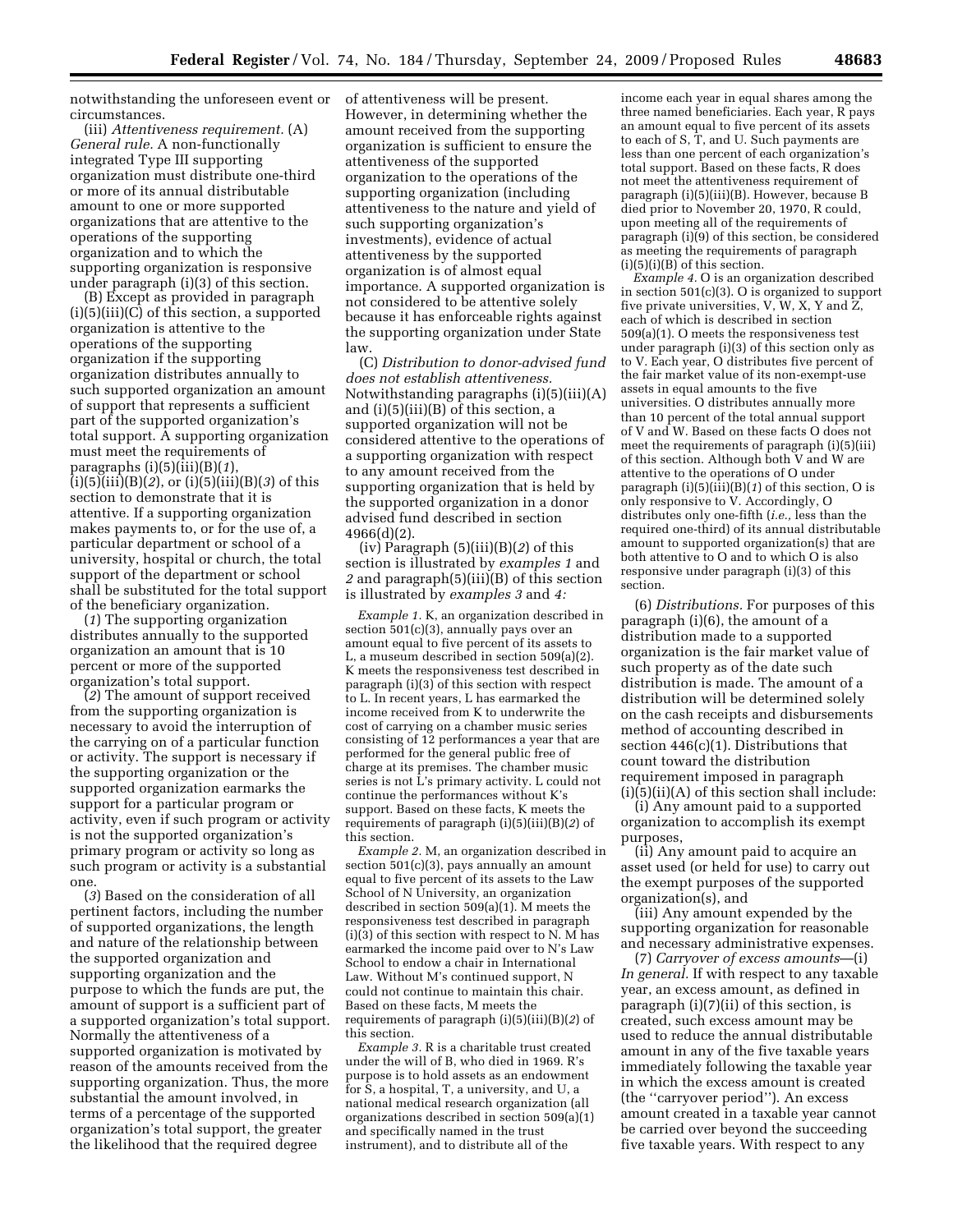taxable year to which an excess amount is carried over, in determining whether an excess amount is created in that taxable year, the annual distributable amount is reduced first to the extent of any excess amounts carried over and then to the extent of distributions made in that taxable year.

(ii) *Excess amount.* An excess amount is created for any taxable year beginning after the effective date of these regulations if the total distributions made by a supporting organization to its supported organization(s) for such taxable year exceeds the supporting organization's annual distributable amount for such taxable year, as defined in paragraph (i)(5)(ii)(B) of this section, determined without regard to this paragraph.

(8) *Valuation of assets*—(i) *General rules.* (A) For purposes of determining the organization's annual distributable amount, as defined in paragraph  $(i)(5)(ii)(B)$  of this section, the determination of the fair market value of the non-exempt-use assets shall be made in the year preceding the year of the required distribution under paragraph (i)(5)(ii)(A) of this section. The aggregate fair market value of all non-exempt-use assets of a supporting organization is the sum of:

(*1*) The average of the fair market values on a monthly basis of securities for which market quotations are readily available (within the meaning of paragraph (i)(8)(iii)(A)(*1*) of this section);

(*2*) The average of the supporting organization's cash balances on a monthly basis (less the same amount of cash balances excluded under paragraph  $(i)(8)(i)(C)(2)(iv)$  of this section) from the computation of the annual distributable amount); and

(*3*) The fair market value of all other assets (except those assets described in paragraph (i)(8)(i)(B) or paragraph (i)(8)(i)(C) of this section) for the period of time during the taxable year for which such assets are held by the supporting organization.

(B) *Certain assets excluded.* For purposes of this paragraph, the nonexempt-use assets taken into account in determining the annual distributable amount described in paragraph (i)(5)(ii)(B) of this section shall not include the following:

(*1*) Any future interest (such as a vested or contingent remainder, whether legal or equitable) of a supporting organization in the income or corpus of any real or personal property, other than a future interest created by the supporting organization after August 17, 2006, until all intervening interests in, and rights to the actual possession or

enjoyment of, such property have expired, or, although not actually reduced to the supporting organization's possession, until such future interest has been constructively received by the supporting organization, as where it has been credited to the supporting organization's account, set apart for the supporting organization, or otherwise made available so that the supporting organization may acquire it at any time or could have acquired it if notice of intention to acquire had been given;

(*2*) The assets of an estate until such time as such assets are distributed to the supporting organization or, due to a prolonged period of administration, such estate is considered terminated for Federal income tax purposes by operation of Treas. Reg. § 1.641(b)–3(a);

(*3*) Any present interest of a supporting organization in any trust created and funded by another person;

(*4*) Any pledge to the supporting organization of money or property (whether or not the pledge may be legally enforced); and

(*5*) Any assets used (or held for use) to carry out the exempt purposes of the supported organization(s).

(C) *Assets used (or held for use) to carry out the exempt purposes of the supported organization(s)*—(*1*) *In general.* For purposes of paragraph  $(i)(8)(i)(B)(5)$  of this section, an asset is ''used (or held for use) to carry out the exempt purposes of the supported organization(s)'' only if the asset is actually used by the supporting organization in activities that carry out the exempt purposes of its supported organization(s), or if the supporting organization owns the asset and establishes to the satisfaction of the Commissioner that its immediate use for such exempt purpose is not practical (based on the facts and circumstances of the particular case) and that definite plans exist to commence such use on behalf of its supported organization(s) within a reasonable period of time. Consequently, assets that are held for the production of income or for investment (for example, stocks, bonds, interest-bearing notes, endowment funds, or, generally, leased real estate) are not being used (or held for use) to carry out the exempt purposes of the supported organization(s), even though the income from such assets is used to carry out such exempt purposes. Whether an asset is held for the production of income or for investment rather than used (or held for use) by the supporting organization to carry out the exempt purposes of the supported organization(s) is a question of fact. For example, an office building used for the purpose of providing offices for

employees engaged in the management of endowment funds is not being used (or held for use) by the supporting organization to carry out the exempt purposes of the supported organization(s). However, where property is used both to carry out the exempt purposes of the supported organization(s) and for other purposes, if the former use represents 95 percent or more of the total use, such property shall be considered to be used exclusively to carry out an exempt purpose of the supported organization(s). If the use of such property to carry out the exempt purposes of the supported organization(s) represents less than 95 percent of the total use, reasonable allocation between such use and other use must be made for purposes of this paragraph. Property acquired by the supporting organization to be used to carry out the exempt purposes of the supported organization(s) may be considered as used (or held for use) to carry out such exempt purposes even though the property, in whole or in part, is leased for a limited period of time during which arrangements are made for its conversion to the use for which it was acquired, provided such incomeproducing use of the property does not exceed a reasonable period of time. Generally, one year shall be deemed to be a reasonable period of time for purposes of the immediately preceding sentence. Where the income-producing use continues beyond a reasonable period of time, the property shall not be deemed to be used by the supporting organization to carry out the exempt purposes of the supported organization(s), but, instead, as of the time the income-producing use becomes unreasonable, such property shall be treated as disposed of within the meaning of paragraph (i)(5)(ii)(B)(*3*) of this section to the extent that the acquisition of the property was taken into account by the organization to meet the distribution requirement imposed in paragraph (i)(5)(ii)(A) of this section for any taxable year. If, subsequently, the property is used by the supporting organization to carry out the exempt purposes of the supported organization(s), a distribution to its supported organization(s) in the amount of its then fair market value, determined in accordance with the rules contained in this paragraph (i)(8), shall be deemed to have been made as of the time such exempt purpose use begins.

(*2*) *Illustrations.* Examples of assets that are ''used (or held for use) to carry out the exempt purposes of the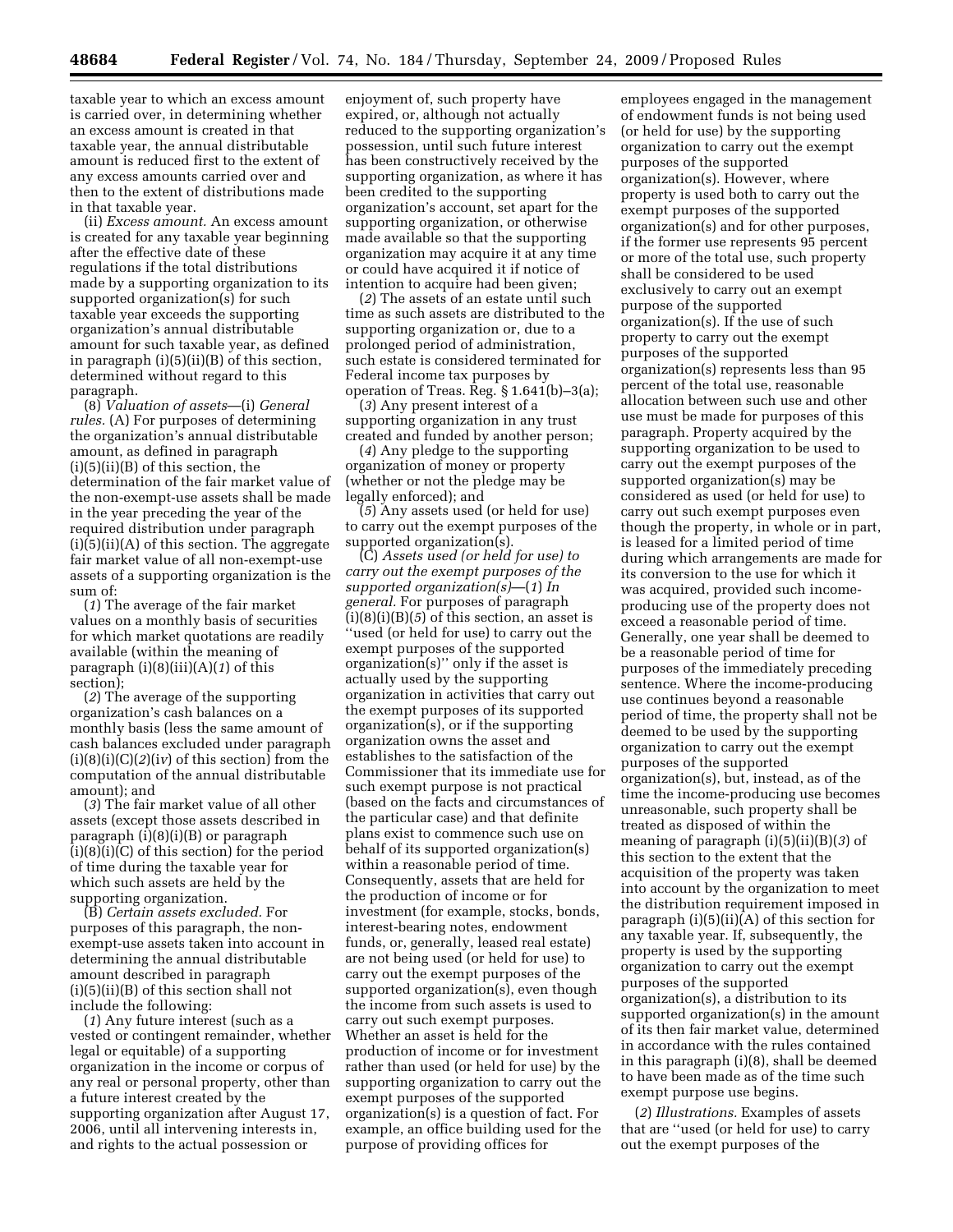supported organization(s)'' include, but are not limited to, the following:

(*i*) Administrative assets, such as office equipment and supplies that are used by employees or consultants of the supporting organization, to the extent such assets are devoted to and used directly in the administration of the supporting organization's activities that carry out the exempt purposes of the supported organization(s).

(*ii*) Real estate or the portion of a building used by the supporting organization directly in its activities to carry out the exempt purposes of the supported organization(s).

(*iii*) Physical facilities used in the supporting organization's activities to carry out the exempt purposes of the supported organization(s), such as paintings or other works of art owned by the supporting organization that are on public display, fixtures and equipment in classrooms, and research facilities and related equipment, which under the facts and circumstances serve a useful purpose in the conduct of such exempt purpose activities.

(*iv*) The reasonable cash balances necessary to cover current administrative expenses and other normal and current disbursements directly connected to the supporting organization's activities to carry out the exempt purposes of the supported organization(s). The reasonable necessary cash balances will generally be deemed to be an amount, computed on an annual basis, equal to one and one-half percent of the fair market value of all of the supporting organization's assets, other than assets used or held for use to carry out the exempt purposes of the supported organization(s), without regard to this paragraph (i)(8)(i)(C)(*2*)(*iv*). However, if the Commissioner is satisfied that under the facts and circumstances an amount in addition to such one and one-half percent is necessary for payment of such expenses and disbursements, then such additional amount may also be excluded from the amount of assets described in paragraph (i)(5)(ii)(B) of this section. All remaining cash balances, including amounts necessary to pay any tax imposed by section 511 or section 4943, are to be included in the assets described in paragraph (i)(5)(ii)(B) of this section.

(*v*) Any property leased by the supporting organization in carrying out the exempt purposes of its supported organization(s) at no cost (or at a nominal rent) to the lessee, such as the leasing of renovated apartments to lowincome tenants at a low rental as part of the lessor-supporting organization's

program for rehabilitating a blighted portion of the community.

(ii) *Valuation of assets—timing.* For purposes of determining the annual distributable amount for a taxable year, the supporting organization's assets are to be valued over the preceding taxable year.

(iii) *Valuation of assets*—(A) *Certain securities.* (*1*) For purposes of this paragraph, a supporting organization may use any reasonable method to determine the fair market value on a monthly basis of securities for which market quotations are readily available, as long as such method is consistently used.

(*2*) For purposes of this paragraph, market quotations are readily available if a security is:

(*i*) Listed on the New York Stock Exchange, the American Stock Exchange, or any city or regional exchange in which quotations appear on a daily basis, including foreign securities listed on a recognized foreign national or regional exchange;

(*ii*) Regularly traded in the national or regional over-the-counter market, for which published quotations are available; or

(*iii*) Locally traded, for which quotations can readily be obtained from established brokerage firms.

(*3*) For purposes of this paragraph, if the supporting organization can show that the value of securities determined on the basis of market quotations as provided by paragraph (i)(8)(iii)(A)(*2*) of this section, does not reflect the fair market value thereof because:

(*i*) The securities constitute a block of securities so large in relation to the volume of actual sales on the existing market that it could not be liquidated in a reasonable time without depressing the market;

(*ii*) The securities are securities in a closely held corporation and sales are few or of a sporadic nature; and/or

(*iii*) The sale of the securities would result in a forced or distress sale because the securities could not be offered to the public for sale without first being registered under the Securities Act of 1933 or because of other factors, then the price at which the securities could be sold as such outside the usual market, as through an underwriter, may be a more accurate indication of value than market quotations. On the other hand, if the securities to be valued represent a controlling interest, either actual or effective, in a going business, the price at which other lots change hands may have little relation to the true value of the securities. No decrease in the fair market value of any given class of

securities determined on the basis of market quotations as provided by paragraph (i)(8)(iii)(A)(*2*) of this section shall be allowed except as authorized by this paragraph, and no such decrease shall in the aggregate exceed 10 percent of the fair market value of such class of securities so determined on the basis of market quotations and without regard to this paragraph.

(*4*) In the case of securities described in paragraph (i)(8)(iii)(A)(*2*) of this section, that are held in trust for, or on behalf of, a supporting organization by a bank or other financial institution that values such securities periodically by use of a computer, a supporting organization may determine the correct value of such securities by use of such computer pricing system, provided the Commissioner has accepted such computer pricing system as a valid method for valuing securities for Federal estate tax purposes.

(B) *Cash.* In order to determine the amount of a supporting organization's cash balances, the supporting organization shall value its cash on a monthly basis by averaging the amount of cash on hand as of the first day of each month and as of the last day of each month.

(C) *Common trust funds.* If a supporting organization owns a participating interest in a common trust fund (as defined in section 584) established and administered under a plan providing for the periodic valuation of participating interests during the fund's taxable year and the reporting of such valuations to participants, the value of the supporting organization's interest in the common trust fund based upon the average of the valuations reported to the supporting organization during its taxable year will ordinarily constitute an acceptable method of valuation.

(D) *Other assets.* (*1*) Except as otherwise provided in paragraph (i)(8)(iii)(D)(*2*) of this section, the fair market value of assets other than those described in paragraphs (i)(8)(iii)(A) through (i)(8)(iii)(C) of this section, shall be determined annually. Thus, the fair market value of securities other than those described in paragraph  $(i)(8)(iii)(A)$  of this section shall be determined in accordance with this paragraph (i)(8)(iii)(D)(*1*). If, however, a supporting organization owns voting stock of an issuer of unlisted securities and has, or together with disqualified persons or another supporting organization has, effective control of the issuer (within the meaning of § 53.4943– 3(b)(3)(ii)), then to the extent that the issuer's assets consist of shares of listed securities issues, such assets shall be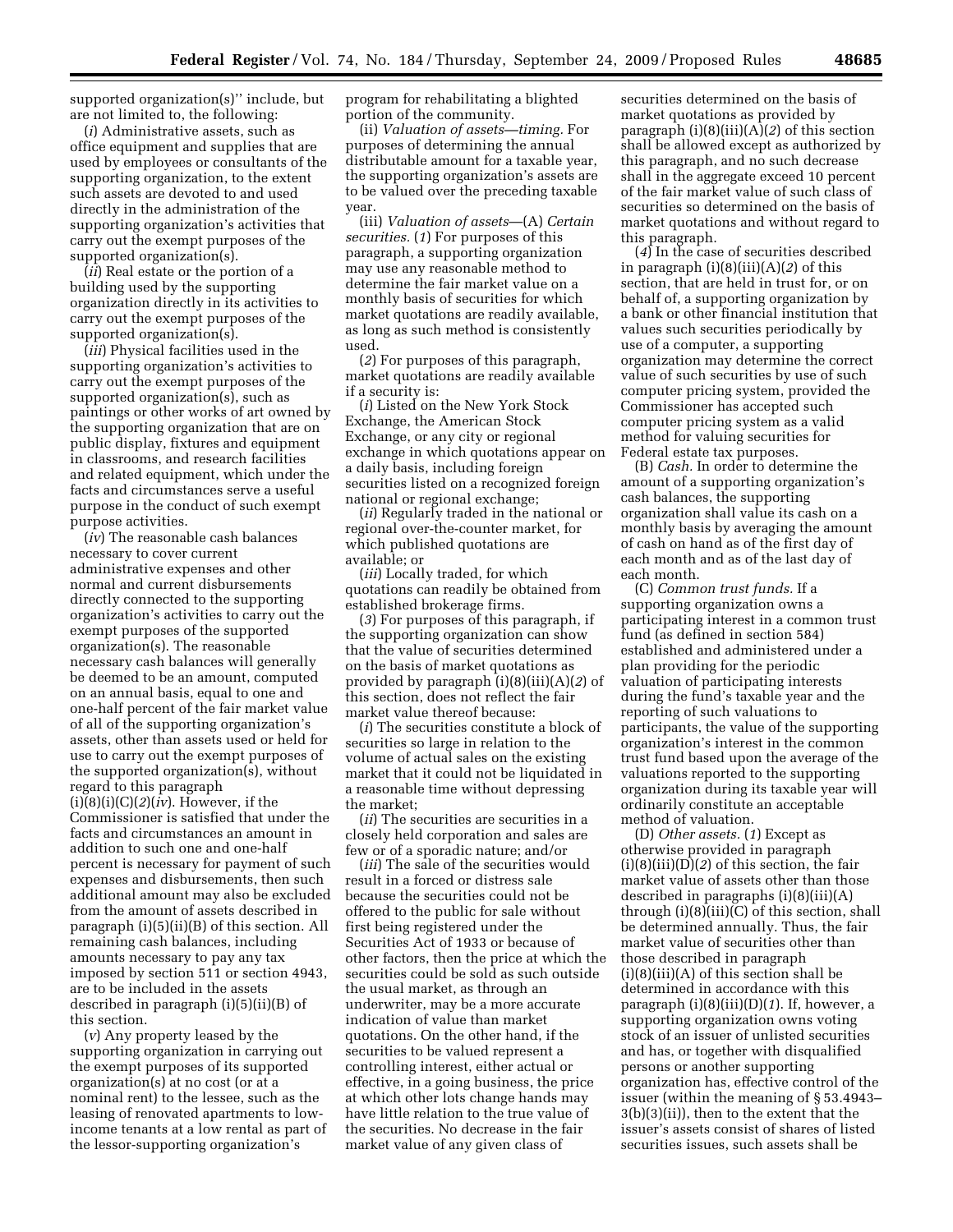valued monthly on the basis of market quotations or in accordance with section  $4942(e)(2)(B)$ , if applicable. Thus, for example, if a supporting organization and a disqualified person together own all of the unlisted voting stock of a holding company that in turn holds a portfolio of securities of issues that are listed on the New York Stock Exchange, in determining the net worth of the holding company, the underlying portfolio securities are to be valued monthly by reference to market quotations for their issues unless a decrease in such value is authorized in accordance with section 4942(e)(2)(B). Such determination may be made by employees of the supporting organization or by any other person without regard to whether such person is a disqualified person with respect to the supporting organization. A valuation made pursuant to the provisions of this paragraph, if accepted by the Commissioner, shall be valid only for the taxable year for which it is made. A new valuation made in accordance with these provisions is required for the succeeding taxable year.

(*2*) If the requirements of this paragraph are met, the fair market value of any interest in real property, including any improvements thereon, may be determined on a five-year basis. Such value must be determined by means of a certified, independent appraisal made in writing by a qualified person who is neither a disqualified person with respect to, nor an employee of, the supporting organization. The appraisal is certified only if it contains a statement at the end thereof to the effect that, in the opinion of the appraiser, the values placed on the assets appraised were determined in accordance with valuation principles regularly employed in making appraisals of such property using all reasonable valuation methods. The supporting organization shall retain a copy of the independent appraisal for its records. If a valuation made pursuant to the provisions of this paragraph in fact falls within the range of reasonable values for the appraised property, such valuation may be used by the supporting organization for the taxable year for which the valuation is made and for each of the succeeding four taxable years. Any valuation made pursuant to the provisions of this paragraph may be replaced during the five-year period by a subsequent fiveyear valuation made in accordance with the rules set forth in this paragraph  $(i)(8)(iii)(D)(2)$ , or with an annual valuation made in accordance with paragraph (i)(8)(iii)(D)(*1*) of this section,

and the most recent such valuation of such assets shall be used in computing the supporting organization's annual distributable amount. A valuation made in accordance with this paragraph must be made no later than the last day of the first taxable year for which such valuation is applicable. A valuation, if properly made in accordance with the rules set forth in this paragraph, will not be disturbed by the Commissioner during the five-year period for which it applies even if the actual fair market value of such property changes during such period.

(*3*) For purposes of this paragraph (i)(8)(iii)(D)(*3*), commonly accepted methods of valuation must be used in making an appraisal. Valuations made in accordance with the principles stated in the regulations under section 2031 constitute acceptable methods of valuation. The term ''appraisal,'' as used in this paragraph  $(i)(8)(iii)(D)(3)$ , means a determination of fair market value and is not to be construed in a technical sense peculiar to particular property or interests therein, such as, for example, mineral interests in real property.

(E) *Definition of ''securities''.* For purposes of this paragraph (i)(8)(iii)(E), the term ''securities'' includes, but is not limited to, common and preferred stocks, bonds, and mutual fund shares.

(F) *Valuation date.* (*1*) In the case of an asset that is required to be valued on an annual basis as provided in paragraph (i)(8)(iii)(D)(*1*) of this section, such asset may be valued as of any day in the supporting organization's taxable year to which such valuation applies, provided the supporting organization follows a consistent practice of valuing such asset as of such date in all taxable years.

(*2*) A valuation described in paragraph (i)(8)(iii)(D)(*2*) of this section may be made as of any day in the first taxable year of the supporting organization to which such valuation is to be applied.

(G) *Assets held for less than a taxable year.* For purposes of this paragraph (i)(8)(iii)(G), any asset described in paragraph (i)(8)(i)(A) of this section that is held by a supporting organization for only part of a taxable year shall be taken into account for purposes of determining the supporting organization's annual distributable amount for such taxable year by multiplying the fair market value of such asset (as determined pursuant to paragraph (i)(8) of this section) by a fraction, the numerator of which is the number of days in such taxable year that the supporting organization held such asset and the denominator of which is the number of days in such taxable year.

(9) *Exception to integral part test for certain trusts.* A trust (whether or not exempt from taxation under section 501(a)) that on November 20, 1970, met and continues to meet the requirements of paragraphs  $(i)(9)(i)$  through  $(i)(9)(v)$  of this section, shall be treated as meeting the requirements of the integral part test (whether or not it meets the requirements of paragraph (i)(4) or paragraph (i)(5) of this section) if for taxable years beginning after October 16, 1972, the trustee of such trust makes annual written reports to all of the beneficiary supported organizations with respect to such trust setting forth a description of the assets of the trust, including a detailed list of the assets and the income produced by such assets. A trust organization that meets the requirements of this paragraph may request a ruling that it is described in section 509(a)(3) in such manner as the Commissioner may prescribe.

(i) All the unexpired interests in the trust are devoted to one or more purposes described in section 170(c)(1) or (2)(B) and a deduction was allowed with respect to such interests under sections 170, 545(b)(2), 556(b)(2), 642(c), 2055, 2106(a)(2), 2522, or corresponding provisions of prior law (or would have been allowed such a deduction if the trust had not been created before 1913);

(ii) The trust was created prior to November 20, 1970, and did not receive any grant, contribution, bequest or other transfer on or after such date. For purpose of this paragraph (i)(9)(ii), a split-interest trust described in section 4947(a)(2) that was created prior to November 20, 1970, was irrevocable on such date, and that becomes a charitable trust described in section 4947(a)(1) after such date shall be treated as having been created prior to such date;

(iii) The trust is required by its governing instrument to distribute all of its net income currently to a designated beneficiary supported organization. Where more than one beneficiary supported organization is designated in the governing instrument of a trust, all of the net income must be distributable and must be distributed currently to each of such beneficiary organizations in fixed shares pursuant to such governing instrument. For purposes of this paragraph (i)(9)(iii), the governing instrument of a charitable trust shall be treated as requiring distribution to a designated beneficiary organization where the trust instrument describes the charitable purpose of the trust so completely that such description can apply to only one existing beneficiary organization and is of sufficient particularity as to vest in such organization rights against the trust